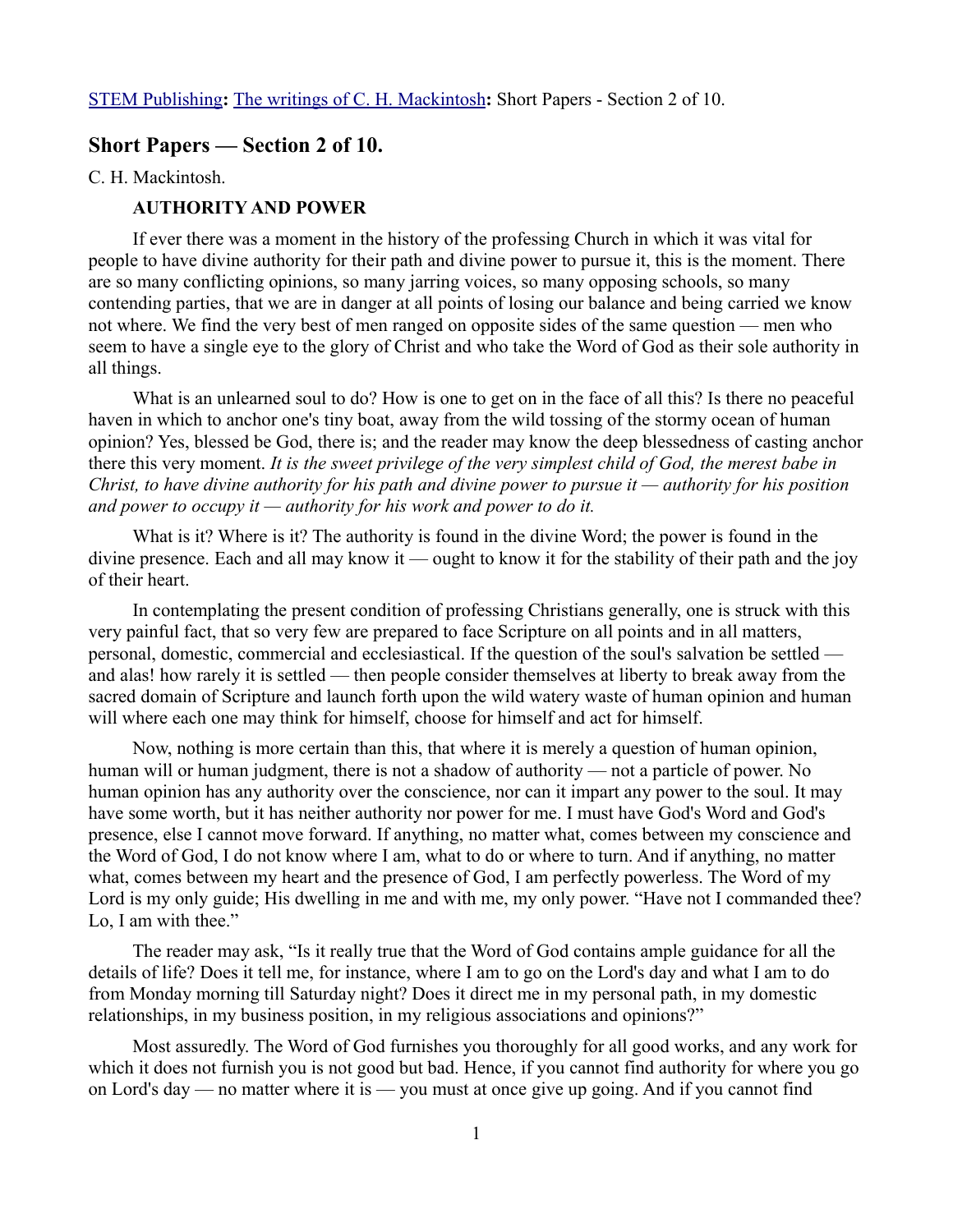authority for what you do on Monday, you must at once cease to do it. "To obey is better than sacrifice; and to hearken, than the fat of rams." Let us honestly face Scripture. Let us bow down to its holy authority in all things. Let us humbly and reverently yield ourselves to its heavenly guidance. Let us give up every habit, every practice, every association, be it what it may, or be it sanctioned by whom it may, for which we do not have the direct authority of God's Word and in which we cannot enjoy the sense of His presence.

This is a point of the gravest importance. Indeed, it would be impossible for human language to set forth with due force or in adequate terms, the importance of absolute and complete submission to the authority of Scripture in *all* things.

One of our greatest practical difficulties in dealing with souls arises from the fact that they do not seem to have any idea of submitting in all things to Scripture. They will not face the Word of God or consent to be taught exclusively from its sacred pages. Creeds and confessions, religious formularies, the commandments, the doctrines, the traditions of men — these things will be heard and yielded to. Our own will, our own judgment, our own views of things will be allowed to bear sway. Expediency, position, reputation, personal influence, usefulness, the opinion of friends, the thoughts and example of good and great men, the fear of grieving or giving offense to those whom we love and esteem and with whom we may have been long associated in our religious life and service; the dread of being thought presumptuous, intense shrinking from the appearance of judging or condemning many at whose feet we would willingly sit — all these things operate and exert a most harmful influence upon the soul and hinder full surrender of ourselves to the paramount authority of God's Word.

May the Lord graciously stir up our hearts in reference to this weighty subject! May He lead us by His Holy Spirit to see the true place and the real value and power of His Word! May that Word be set up in our souls as the one all-sufficient rule so that everything, no matter what, may be unhesitatingly and utterly rejected that is not based upon its authority. Then we may expect to make progress. Then will our path be as the path of the just, like a shining light that shines more and more unto the perfect day. May we never rest satisfied until, in reference to all our habits, all our ways, all our associations, our religious position and service, all we do and all we do not do, where we go and where we do not go, we can truly say we have the sanction of God's Word and the light of His presence. Here and here alone lies the deep and precious secret of *Authority and Power*.

#### **OBEDIENCE AND DEPENDENCE**

We saw in the previous article that our God has, in His infinite mercy, provided for His people in this dark and evil world both authority and power — the authority of His Word and the power of His Spirit — for the path which they are called to tread and the work they are called to do. We have ample guidance in the Word, and we have the power of God to count upon for all the difficulties and demands of the scene through which we have to pass home to our eternal rest above. We have authority and power for all.

But we must remember that if God has furnished us with authority, we must be obedient. And if He has provided the power, we must be dependent. Of what use is authority if we do not obey it? I may give my employee the plainest and fullest directions as to where he is to go, what he is to do and what he is to say, but if, instead of acting simply upon my directions, he begins to reason and think and draw conclusions, to use his own judgment and act according to his own will, of what use are my directions? None whatever, except to show how entirely he has departed from them. Clearly, the business of an employee, of a servant, is to obey, not to reason — to act according to his master's directions, not according to his own will or judgment. If he only does exactly what his master tells him, he is not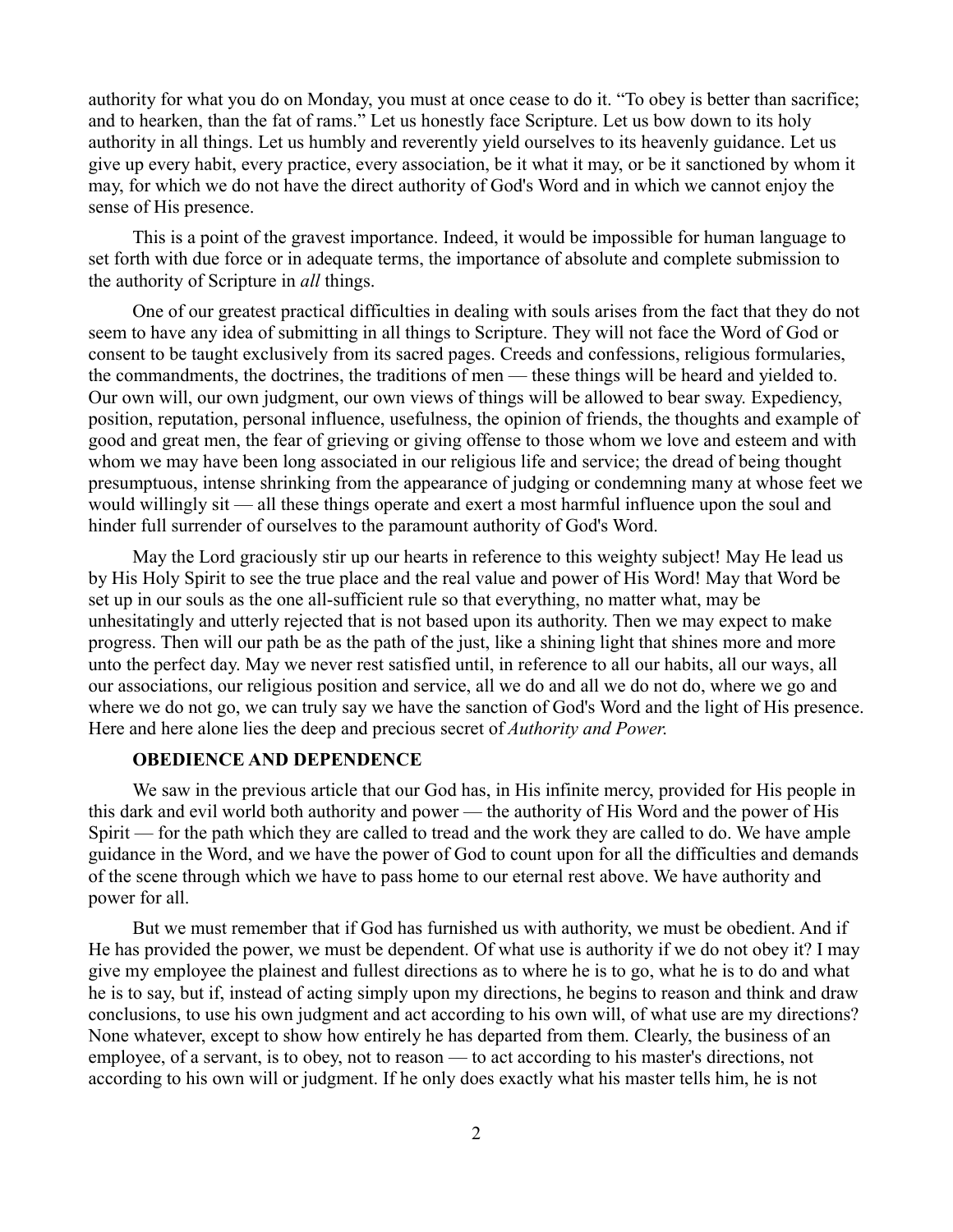responsible for the consequences.

The one grand business of a servant is to obey. This is the moral perfection of a servant. Alas! how rare! There has been only one absolutely obedient and perfectly dependent servant in the entire history of this world — the man Christ Jesus. His food and His drink were to obey. He found His joy in obedience. "Sacrifice and offering Thou didst not desire; Mine ears hast Thou opened: burnt-offering and sin-offering hast Thou not required. Then said I, Lo, I come: in the volume of the book it is written of Me, I delight to do Thy will, O My God: yea, Thy law is within My heart" (Ps. 40: 6-8).

Our blessed Lord Jesus found the will of God to be His only motive for action. There was nothing in Him that needed to be restrained by the authority of God. His will was perfect and His every movement was of necessity — the very necessity of His perfect nature — in the current of the divine will. "Thy law is within My heart," "I delight to do Thy will," "I came down from heaven, not to do Mine own will, but the will of Him that sent Me."

Now, what could Satan do with such a Man as this? Absolutely nothing. He tried to withdraw Him from the path of obedience and the place of dependence, but in vain. "If Thou be the Son of God, command these stones to be made bread." Surely God would give His Son bread. No doubt, but the perfect Man refuses to make bread for Himself. He had no command, no authority, and therefore no motive for action. "It is written, Man shall not live by bread alone, but by every word that proceedeth out of the mouth of the Lord." So throughout the entire temptation. Nothing could withdraw the blessed One from the path of simple obedience. "It is written" was His one unvarying answer. He would not, could not act without a motive, and His only motive was found in the will of God. "I delight to do Thy will, O My God; yea, Thy law is within My heart."

Such was the obedience of Jesus Christ — an obedience perfect from first to last. And not only was He perfectly obedient, but perfectly dependent. Though God over all, blessed forever, yet, having taken His place as a Man in this world, He lived a life of perfect dependence on God. He could say, "I clothe the heavens with blackness, and I make sackcloth their covering. The Lord God hath given Me the tongue of the learned, that I should know how to speak a word in season to him that is weary: He wakeneth morning by morning, He wakeneth Mine ear to hear as the learned. The Lord God hath opened Mine ear and I was not rebellious, neither turned away back. I gave My back to the smiters and My cheeks to them that plucked off the hair: I hid not My face from shame and spitting. For the Lord God will help Me; therefore shall I not be confounded: therefore have I set My face like a flint, and I know that I shall not be ashamed" (Isa. 50.) And again, "Preserve Me, O God, for in Thee do I put My trust." And again, "I was cast upon Thee from the womb." He was wholly and continually cast upon God from the manger of Bethlehem to the cross of Calvary; and when He had finished all, He surrendered His spirit into the Father's hand and His flesh rested in hope. His obedience and dependence were divinely perfect throughout.

We must now ask the reader to turn with us to two examples of the very opposite of all this two cases in the which, through lack of obedience and dependence, the most disastrous results followed. Let us first turn to 1 Kings 13. Doubtless, the case is familiar to us, but let us look at it in connection with our present theme.

"And, behold, there came a man of God out of Judah by the word of the Lord, unto Bethel: and Jeroboam stood by the altar to burn incense. And he cried against the altar in the word of the Lord." Thus far all was right. He spoke by the Word of God and the power of God accompanied the testimony. The spirit of the king was humbled and subdued for the moment.

More than this, the man of God was enabled to refuse the king's invitation to come home with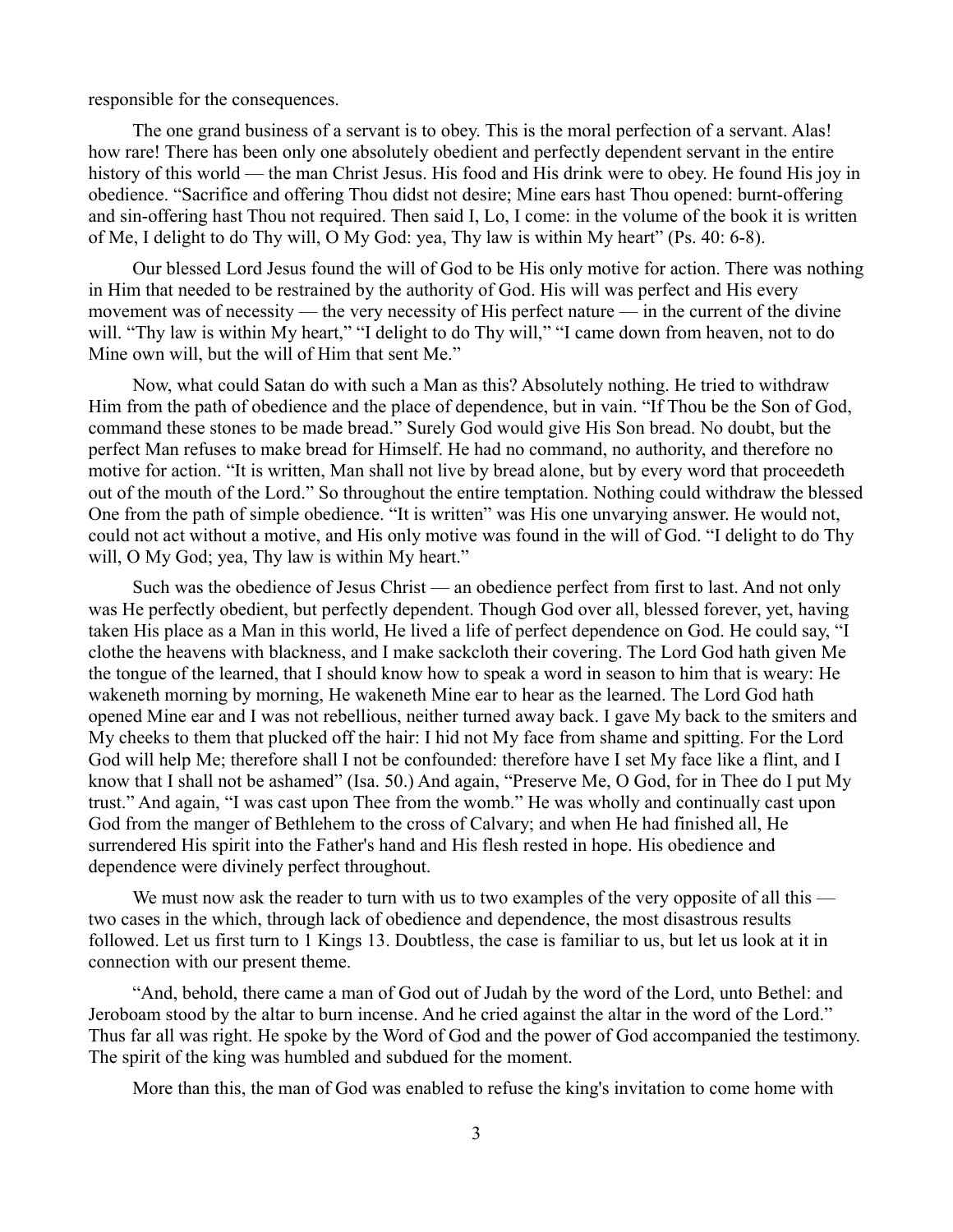him and refresh himself and receive a reward. "And the man of God said unto the king, If thou wilt give me half thine house, I will not go in with thee, neither will I eat bread nor drink water in this place. For so it was charged me by the word of the Lord, saying, Eat no bread nor drink water, nor turn again by the same way that thou camest."

All this was lovely — perfectly delightful to dwell upon. The feet of the man of God stand firm in the bright and blessed path of obedience, and all is victory. The offers of the king are flung aside without a moment's hesitation. Half the royal house cannot tempt him off the narrow, holy, happy path of obedience. He rejects every overture and turns to pursue the straight path opened before him by the word of the Lord. There is no reasoning, no questioning, no hesitation. The word of the Lord settles everything. He has but to obey, regardless of consequences. And so far he does, and all is well.

But mark the sequel. "Now there dwelt an old prophet in Bethel." Beware of old prophets! This old prophet followed the man of God and said unto him, "Come home with me and eat bread." This was the devil in a new shape. What the word of a king had failed to do, the word of a prophet might accomplish. It was a wile of Satan for which the man of God was evidently unprepared. The garb of a prophet deceived him and threw him completely off his guard: we can at once perceive his altered tone. When replying to the king he speaks with vividness, force and bold decision: "If thou wilt give me half thine house, I will not go in with thee." And then he adds, with equal force, his reason for refusing: "For so was it charged me by the word of the Lord."

But in his reply to the prophet, there is manifest decline in the way of energy, boldness and decision. He says, "I may not return with thee nor go in with thee." And in assigning the reason, instead of the forcible word "charged," we have the feeble expression, "It was said to me."

In short, the whole tone is lower. The Word of God was losing its true place and power in his soul. That Word had not changed. "For ever, O Lord, Thy Word is settled in heaven", and had that Word been hidden in the heart of the man of God, had it been dwelling richly in his soul, his answer to the prophet would have been as distinct and decided as his answer to the king. "By words of Thy lips, I have kept me from the paths of the destroyer." The spirit of obedience is the great moral safeguard against every scheme and every snare of the enemy. The enemy may shift his ground, he may change his tactics, he may vary his agency, but obedience to the plain and simple Word of God preserves the soul from all his wicked schemes and crafty devices. The devil can do nothing with a man who is absolutely ruled by the Word of God and refuses to move the breadth of a hair without divine authority.

Note how the enemy urges his point with the man of God. "He said unto him, I am a prophet also as thou art: and an angel spoke unto me by the Word of the Lord, saying, Bring him back with thee into thine house."

What should the man of God have said to this? If the Word of his Lord had been abiding in him, he would at once have said, "If ten thousand prophets and ten thousand angels were to say, bring him back, I should regard them all as liars and emissaries of the devil sent forth to allure me from the holy, happy path of obedience." This would have been a wonderful reply. It would have the same heavenly ring about it as exhibited in these glowing words of the apostle: "Though we, or an angel from heaven, preach any other gospel unto you than that which we have preached, let him be anathema."

But, alas! the man of God stepped off the path of obedience. Then the very man whom Satan had used to draw him off, became the mouthpiece of Jehovah to announce in his ears the terrible consequence. He lied when Satan used him. He spoke truth when God used him. The erring man of God was slain by a lion because he disobeyed the word of the Lord. Yes; he stepped off the narrow path of obedience into the wide field of his own will, and there he was slain.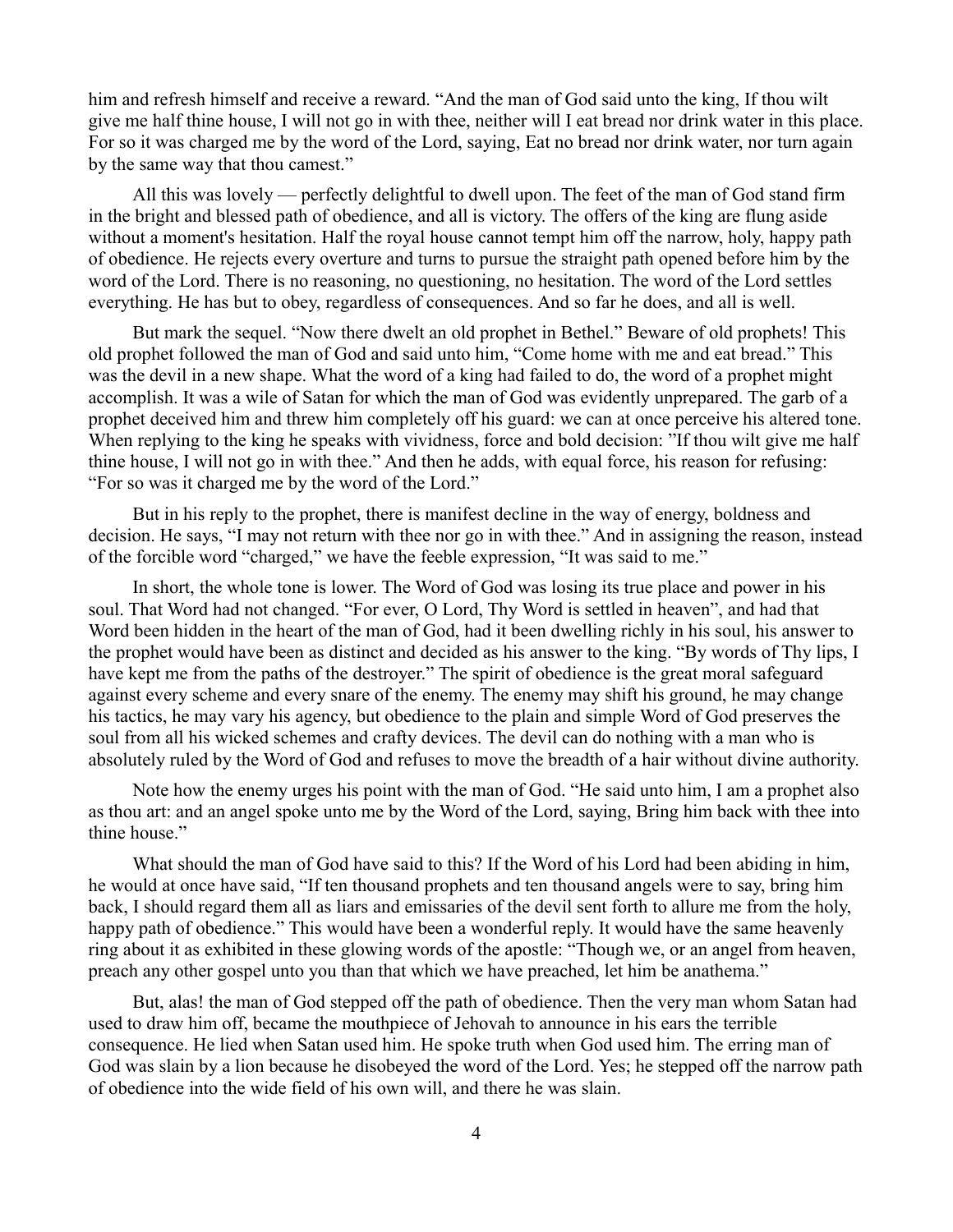Reader, let us beware of old prophets and angels of light! Let us, in the true spirit of obedience, keep very close to the Word of our God. We shall find the path of obedience both safe and pleasant, holy and happy.

Now, let us glance at Joshua 9, which records for our admonition the manner in which even Joshua was ensnared through lack of simple dependence upon God. We do not quote the passage or enter into any detail. The reader can turn to the chapter and ponder its contents.

Why was Israel beguiled by the craft of the Gibeonites? Because they leaned to their own understanding and judged by the sight of their eyes instead of waiting upon God for guidance and counsel. He knew all about the Gibeonites. He was not deceived by their tattered rags and moldy bread; and neither would Israel have been, had they only looked to Him.

But here they failed. They did not wait on God. He would have guided them. He would have told them who these crafty strangers were. He would have made all clear for Israel had they simply waited on Him in the sense of their own ignorance and feebleness. But no; they would think for themselves and judge for themselves, and reason from what they saw and draw their own conclusions. All these things they would do. Hence the tattered garments of the Gibeonites accomplished what the frowning bulwarks of Jericho had failed to do.

We may be quite sure that Israel had no thought of making a league with any of the Canaanites. No, they were in terrible indignation when they discovered that they had done so. But they did it and had to abide by it. It is easier to make a mistake than to rectify it, and so the Gibeonites remained as a striking memorial of the evil of not waiting on God for counsel and guidance.

May the Holy Spirit teach us, from all that has passed before us, the solemn importance of "obedience and dependence."

# **STABILITY AND PEACE**

#### (JOSHUA 1: 9)

"Have not I commanded thee? Be strong and of a good courage; be not afraid, neither be thou dismayed; for the Lord thy God is with thee wheresoever thou goest."

Here lies the true secret of stability and peace at all times and under all circumstances. The authority of God for the ground we occupy, and His presence with us thereon — the Word of the Lord as the warrant for what we are doing, and the light of His countenance in the doing of it. There is no possibility of getting on without these two things. It will not do merely to be able to give chapter and verse for a certain position which we have taken up; we must realize the Lord's own presence with us. And it will not do to say we have the Lord's presence with us, unless we can give a divine warrant, a "Thus saith the Lord" for what we are doing and for the path we are treading.

Joshua could never have faced the difficulties of his day without these two things. And although we may not have to meet the same things that lay in his path, yet we may rest assured of this, we shall never get on in these days without the Word of God as our authority and His presence as our strength. Our lot is cast in a time of special confusion. A multitude of conflicting voices fall on the ear. Men are taking sides. We see apparently the best and holiest, the most devoted and intelligent men ranged on opposite sides of the same question and pursuing opposite ways, though professing to follow the same Lord. What are we to think? What are we to do? What do we want? We want to hear, deep down in our very inmost soul, these two weighty and imperishable sentences, "Have not I commanded thee?" — "Lo, I am with thee." These are grand realities which the feeblest and most unlettered saint may enjoy,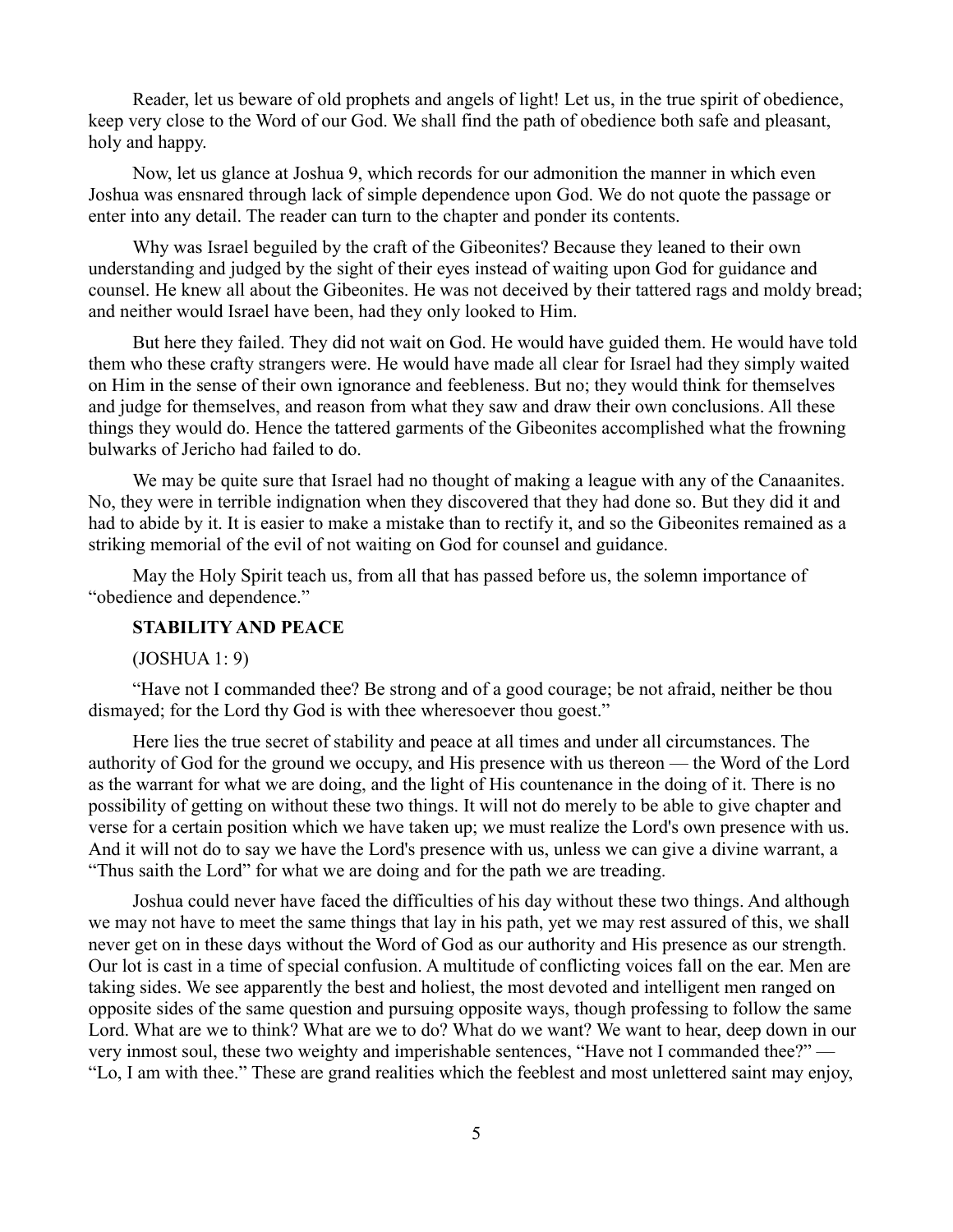and without which none can possibly make headway against the tide of evil at present rising around us.

Never, perhaps, in the annals of Christianity was there a moment which more imperatively demanded the most direct personal dealing of the soul with God and His truth. It will not do for anyone to pin his faith to the sleeve of another. God is testing souls in a very remarkable manner. The sieve is doing its solemn work in the midst of the Church. Those who are enabled to go through the sifting and testing with God will reap a rich harvest of blessing, *but we must go through it.* It is being made manifest just now in a very special way, whose faith is standing merely in the wisdom of men and whose in the power of God. All that is hollow is being exposed and will be so more and more, but God will keep those whose hearts are true to the name of Jesus. "Thou wilt keep him in perfect peace whose mind is stayed on Thee, because he trusteth in Thee."

This is the soul's unfailing refuge at all times. It was to this the apostle Paul directed the elders of Ephesus at the close of his touching and pathetic address in Acts 20. "And now, brethren, I commend you to *God* and to the *Word* of His grace." He does not commend them to any order of men, not even to apostles or their successors, or to general councils or their decrees, or to fathers or their traditions, or to doctors or their dogmas. No, none of these would avail in the presence of the "grievous wolves" which were about to enter in among them, and amid the "perverse things" which some from among themselves would give utterance to. Nothing but God Himself and the Word of His grace could stand in an evil day, or enable a soul to stand.

There is something beautiful in the jealous care of the apostle Paul lest any should lean upon him or upon anything except the living God Himself. Hearken to the following glowing passage, "For this cause also thank we God without ceasing, because, when ye received the Word of God which ye heard of us, ye received it not as the word of men, but as it is in truth, the Word of God which effectually worketh also in you that believe" (1 Thess. 2: 13). That devoted, single-hearted workman only sought to connect souls with God by means of His Word. This is the object of all true ministry. Where the ministry is not true, not of God, it will connect souls with itself; and in that case human influence will be brought to bear — weight of character, education, mental power, wealth, position, a thousand things which are all used to form a foundation for the soul's confidence and shut it out from God. Thus the faith of the soul is made to rest in the wisdom of men and not in the power of God.

Christian reader, we want you to ponder this matter deeply. Be assured it demands your serious attention. See that your soul is resting on the deep and solid foundation of God's Word — that you have His direct and positive authority for where you are and what you are doing. And then see also that you have His presence with you. These two things will impart sweet peace to your spirit and holy stability to your path, come what may. "Have not I commanded thee?" — "Lo, l am with thee." It is your happy privilege to know the reality of these things, just as fully and just as distinctly in your day as did Joshua in his day, Jeremiah in his day, and the apostles in their day. The measure of apprehension may vary the circumstances may differ — but the ground of principle is the same always.

Do not, therefore, we entreat you, be satisfied with anything less than God's authority and God's presence. Be not troubled or perplexed about the conflicting opinions of men. You must expect these. They are nothing new. But remember that, far above all the din and confusion, the strife and controversy, the opposition of sects and parties — far above all these things, in the clear light of the divine presence, in the calmness of the inner sanctuary, faith can hear with distinctness those precious, soul-sustaining words, "Have not I commanded thee?", "Lo, I am with thee."

These things can never fail: they are imperishable. See that you possess them just now. Be able, in the calm dignity of a faith that rests only in the power and on the authority of God, to give a reason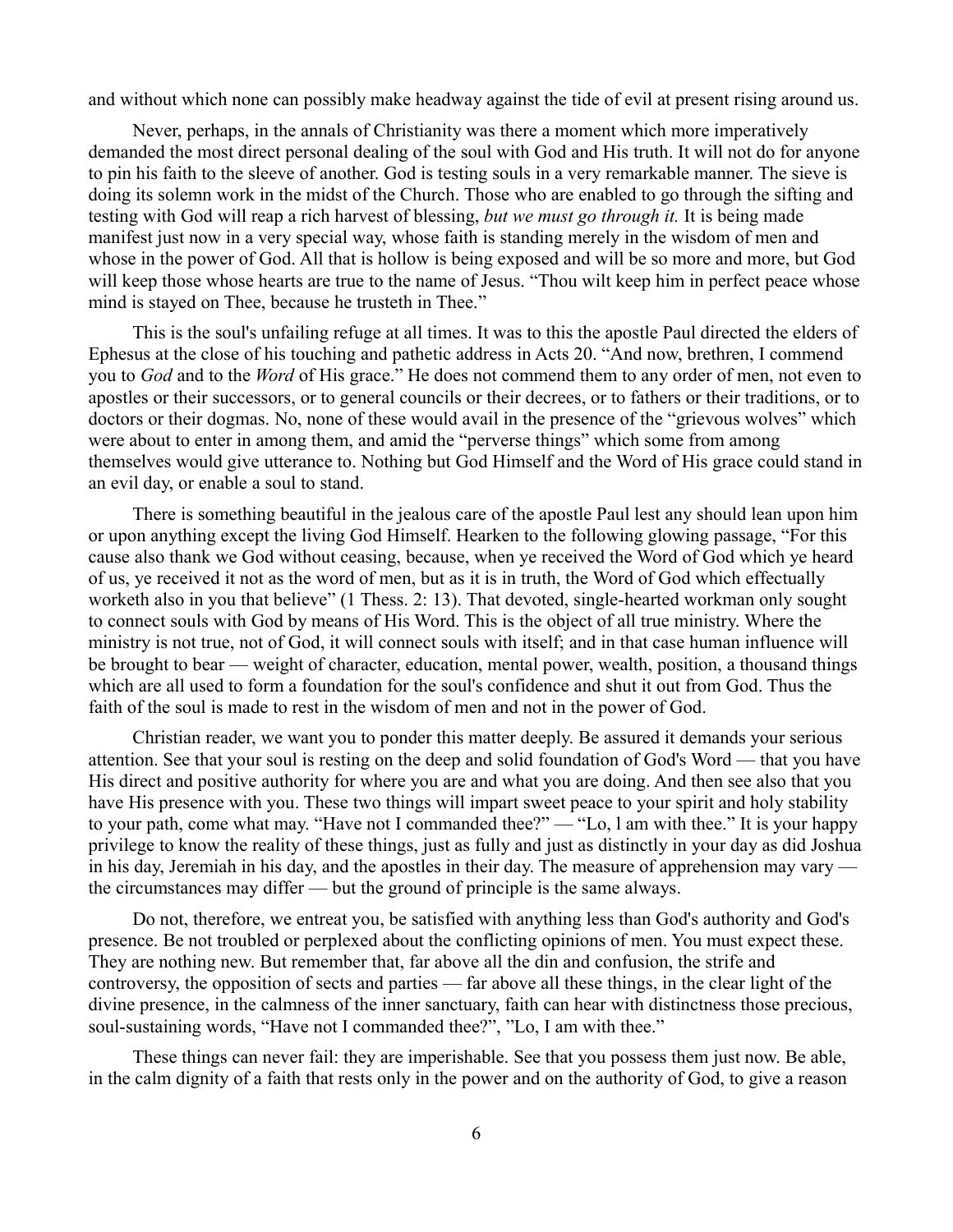for the path you tread, the work you do, the niche you fill. This is not highmindedness or haughtiness, dogmatism or pride, self-confidence or vainglory. It is the very reverse. It is self-denial and confidence in God. "With the lowly is wisdom." Precious truth! May we all remember it! It is the lowly mind that really possesses heavenly wisdom. It is not the learned, the astute, the intelligent or clear-headed among men who can thread their way through the labyrinths of the present moment. No, it is the lowly, the simple, the self-distrusting, the childlike, the unpretending. These are they who will have wisdom to guide them in darkest times. These are they who will possess peace in their souls and stability in their ways. May God's Spirit lead us into these things!

## **OBEDIENCE: WHAT IS IT?**

### **AND ARE WE OBEDIENT?**

It is of the greatest importance for the Christian to have a clear apprehension of the true character of Christian obedience. It is evident that I must be a Christian before ever I can obey Christ. A child can understand this. I must be in a position in order to discharge the duties which belong to it. I must be in a relationship before I can know, feel or display the affections which flow out of it.

If we keep this simple principle in our minds, it will prevent our attaching a legal idea to obedience. There is not, and cannot be, a single trace of legality in the obedience to which we are called as Christians, seeing that, before we can take a step in that most blessed path, we must have divine life. And how do we get this life? "Not by works of righteousness," not by legal efforts of any kind whatsoever, but by the free gift of God, all praise and thanks to His holy name! "The gift of God is eternal life through Jesus Christ our Lord." And how is this life communicated? How are we quickened or born again? By the Word and Spirit of God, and in no other way. We are by nature "dead in trespasses and sins." There is not in any son or daughter of Adam a single pulsation of divine life. Take the very best specimen of mere nature — take the most refined, cultivated, moral and amiable person in the very highest circle of social life; take the most religious and devout person in mere nature, and there is not so much as one spark of divine or spiritual life.

This is very humbling to the human heart, but it is the plain truth of Holy Scripture which must be constantly maintained and faithfully set forth. We are by nature alienated from God, enemies in our minds by wicked works, and hence we have neither the will nor the power to obey. There must be a new life, a new nature, before a single step can be taken in the blessed pathway of obedience, and this new life is communicated to us by the free grace of God through the operation of the Spirit who quickens us by the Word.

A passage or two of Holy Scripture will set this matter clearly before the mind of the reader. In John 3 we read, "Except a man be born of water and of the Spirit, he cannot enter the kingdom of God." Here we have the Word presented under the figure of water, as we read in Ephesians 5 of "the washing of water by the Word." Again, in James 1 we read, "Of His own will begat He us, by the Word of truth." It is not possible to conceive anything more entirely independent of human effort than the new birth as here set forth. It is wholly of God, of His own will and by His own power. What has a man to do with his natural birth? Surely nothing. What, then, can he have to do with his spiritual birth? It is of God exclusively, from first to last. All praise to Him that it is so!

Take one more passage on this great subject. In 1 Peter 1: 23 we read, "Being born again, not of corruptible seed, but of incorruptible, by the Word of God which liveth and abideth forever. For all flesh is as grass, and all the glory of man as the flower of grass. The grass withereth and the flower thereof falleth away. But the Word of the Lord endureth forever. And this is the Word which by the gospel is preached unto you."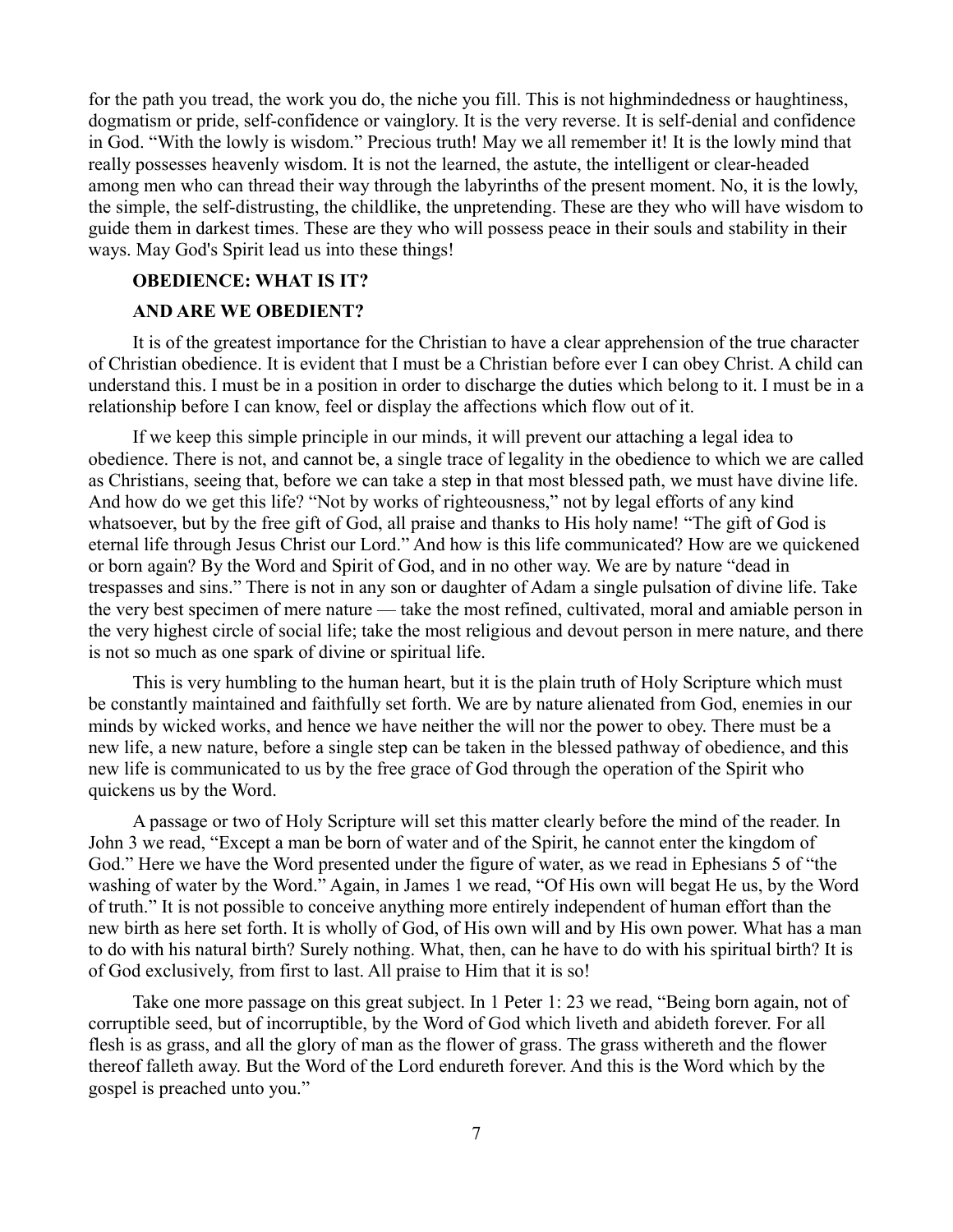Nothing can be more precious than this. When the glad tidings of salvation fall with power upon the heart, that is the birth moment. The Word is the seed of divine life, deposited in the soul by the Holy Spirit. Thus we are born again. We are renewed in the very deepest springs of our moral being. We are introduced into the blessed relationship of sons, as we read in Galatians 4. "When the fullness of the time was come, God sent forth His Son" — marvelous grace! — "made of a woman, made under the law, to redeem them that were under the law, that we might receive the adoption of sons. And because ye are sons, God hath sent forth the Spirit of His Son into your hearts, crying, Abba, Father. Wherefore thou art no more a servant, but a son; and if a son, then an heir of God through Christ."

Here, then, we have the true ground of obedience clearly and fully set before us. It is eternal life possessed and eternal relationship enjoyed. There can be no legality here. We are no more servants on legal ground, but sons on the blessed and elevated ground of divine love.

We must remember we are called to obedience. "Lord, what wilt Thou have me to do?" is the very first breathing of a new-born soul. It was the question which came from the broken and penitent heart of Saul of Tarsus when smitten to the ground by the manifested glory of the Son of God. Up to that moment, he had lived in rebellion against that blessed One, but now he was called to yield himself, body, soul and spirit, to a life of unqualified obedience. Was there anything of the legal element in this? Not a trace from beginning to end. "The love of Christ," he says, "constraineth us; because we thus judge, that if one died for all, then were all dead. And that He died for all, that they which live should not henceforth live unto themselves, but unto Him who died for them, and rose again" (2 Cor. 5).

Here, beloved Christian reader, lies the grand motive-spring of all Christian obedience. *Life* is the ground; *love* the spring. "If ye love Me, keep My commandments." And again, "He that hath My commandments, and keepeth them, he it is that loveth Me; and he that loveth Me shall be loved of My Father, and I will love him and will manifest Myself to him." How precious! Who can adequately set forth the blessedness of this manifestation of Christ to the obedient heart? Should we not earnestly long to know more of it? Can we expect it if we are living in the habitual neglect of His holy commandments? It is "he that hath My commandments *and keepeth them,* he it is that loveth Me."

Have we His commandments? Are we keeping them? How utterly worthless is mere lip profession! It is like the son in the parable who said, "I go, sir, and went not." It is empty, hollow, contemptible mockery. What father would care for loud profession of affection on the part of a son who didn't care to carry out his wishes? Could such a son expect to enjoy much of his father's company or confidence? Surely not; indeed it is questionable if he could value either the one or the other. He might be ready enough to accept all that the father's hand could bestow to meet his personal wants, but there is a big difference indeed between receiving gifts from a father's hand and enjoying fellowship with that father's heart.

It is this latter we should ever seek, and it is the precious fruit of loving obedience to our Father's words. "If a man love Me, he will keep My words; and My Father will love him, and We will come unto him and make Our abode with him. He that loveth Me not, keepeth not My sayings." Can anything this side of heaven be more precious than to have the Father and the Son coming to us and making their "mansion" (abode) with us? Do we know what it means? Do we enjoy it? Is it common to all? By no means! It is known only to those who know and have and keep the words of Jesus. He speaks of "His commandments" and "His words." What is the difference? The former set forth *our* holy duty; the latter are the expression of *His* holy will. If I give my child a commandment, it is his duty to obey, and if he loves me he will delight to obey. But supposing he has heard me saying, "I like so-andso," and so he does that thing without being directly commanded to do it. He thus gives me a much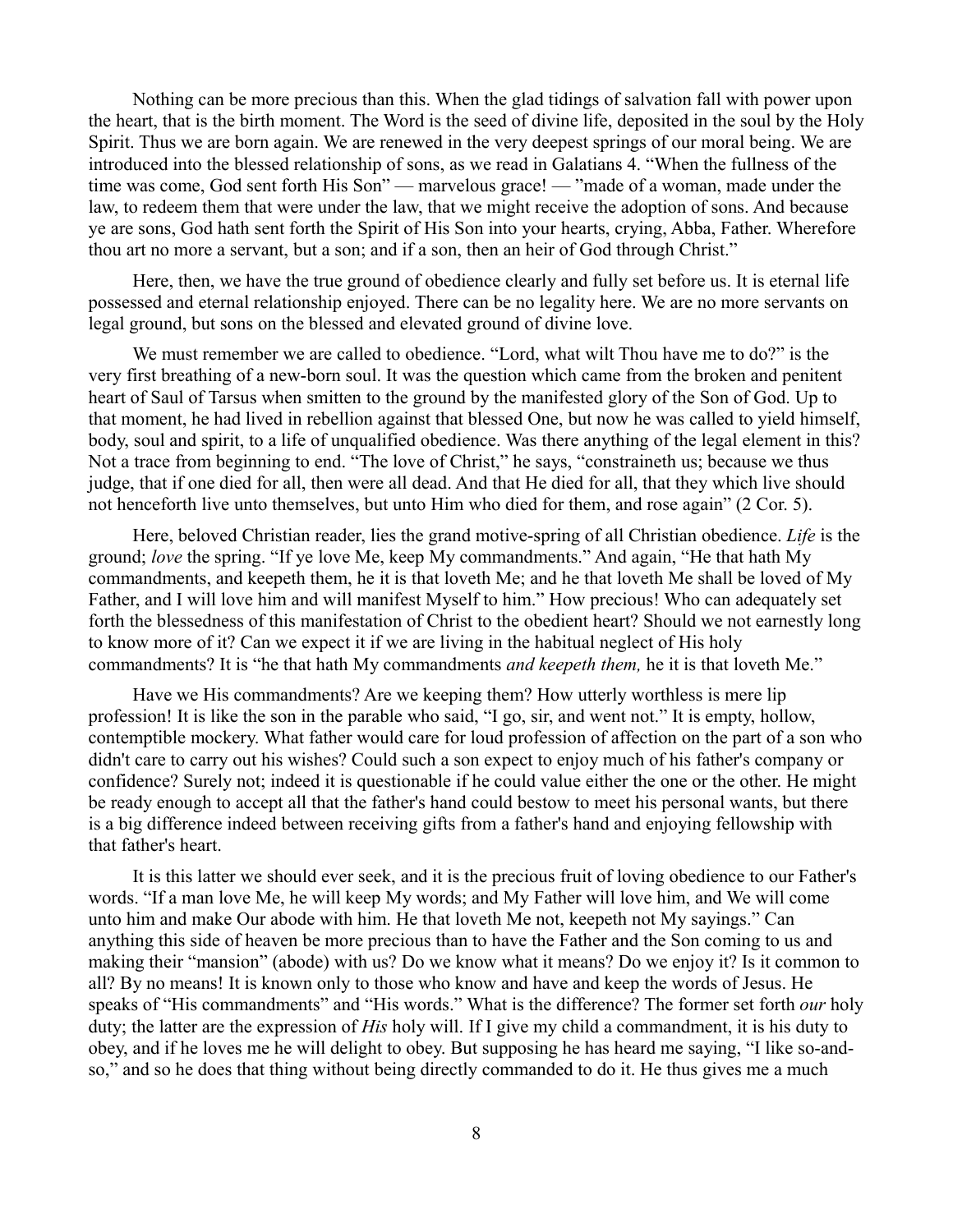more touching proof of his love and of his affectionate interest in all my wishes. This is most pleasing to a loving father's heart, and he will respond to this loving obedience by making the obedient child his companion and the depositary of his thoughts.

But there is more than this. In John 15 we read, "If ye abide in Me and My words abide in you, ye shall ask what ye will, and it shall be done unto you. Herein is My Father glorified, that ye bear much fruit; so shall ye be My disciples. As the Father hath loved Me, so have I loved you." Amazing truth! "Continue [or abide] ye in My love." How is this to be done? "If ye keep My commandments, ye shall continue [or abide] in My love; even as I have kept My Father's commandments and abide in His love."

Here we learn the wondrous truth that we are called to the very same kind of obedience as that which our adorable Lord and Savior rendered to the Father when He walked as a Man on this earth. We are brought into full fellowship with Himself, both in the love wherewith we are loved and in the obedience which we are privileged to render. This is most blessedly confirmed by the Spirit in 1 Peter where Christians are spoken of as "elect according to the foreknowledge of God the Father, through sanctification of the Spirit, unto obedience and sprinkling of the blood of Jesus Christ" (1 Peter 1: 2).

Let the reader carefully note this. We are elected of the Father and sanctified by the Spirit to obey as Jesus obeyed. Such is the plain teaching of the passage. That blessed One found His food and drink in doing the Father's will. His only motive for acting was the Father's will. "I delight to do Thy will, O My God." There was no opposing element in Him as there sadly is in us. But, blessed be His name, He has linked us with Himself and called us into blessed fellowship, both in the Father's love to Him and in His obedience to the Father.

Marvelous privilege! Would that we appreciated it more! Oh, that we rendered a more loving obedience to all His precious commandments and sayings, so He might manifest Himself to us and make His abode with us. Blessed Lord, do make us more obedient in all things!

## **PREACHING CHRIST: WHAT IS IT?**

"Philip went down to Samaria and preached Christ unto them" (Acts 8). This brief and simple statement embodies in it a grand characteristic feature of Christianity — a feature which distinguishes it from every system of religion that now exists or ever was propounded in this world. Christianity is not a set of abstractions — a number of dogmas — a system of doctrines. It is preeminently a religion of living facts, of divine realities — a religion which finds its center in a divine Person, the Man Christ Jesus. He is the foundation of all Christian doctrine. From His divine and glorious Person all truth radiates. He is the living fountain from which all the streams issue forth in fullness, power and blessing. "In Him was life, and the life was the light of men." Apart from Him all is death and darkness. There is not one atom of life, not one ray of light in all this world except what comes from Him. A man may possess all the learning of the schools; he may bask in the most brilliant light that science can pour upon his understanding and his pathway; he may garnish his name with all the honors which his fellow mortals can heap upon him, but if there is the breadth of a hair between him and Jesus — if he is not in Christ and Christ in him — if he has not believed on the Name of the only begotten Son of God, he is involved in death and darkness. Christ is "the true Light which lighteneth every man that cometh into the world." Hence no man can, in a divine sense, be termed an enlightened man except "a man in Christ."

It is well to be clear as to this. It is needful to press it, in this day of man's pride and pretension. Men are boasting of their light and intelligence, of the progress of civilization, of the research and discovery of the age in which our lot is cast, of the arts and sciences and what has been done and produced by their means. We do not want to touch these things. We are quite willing to let them stand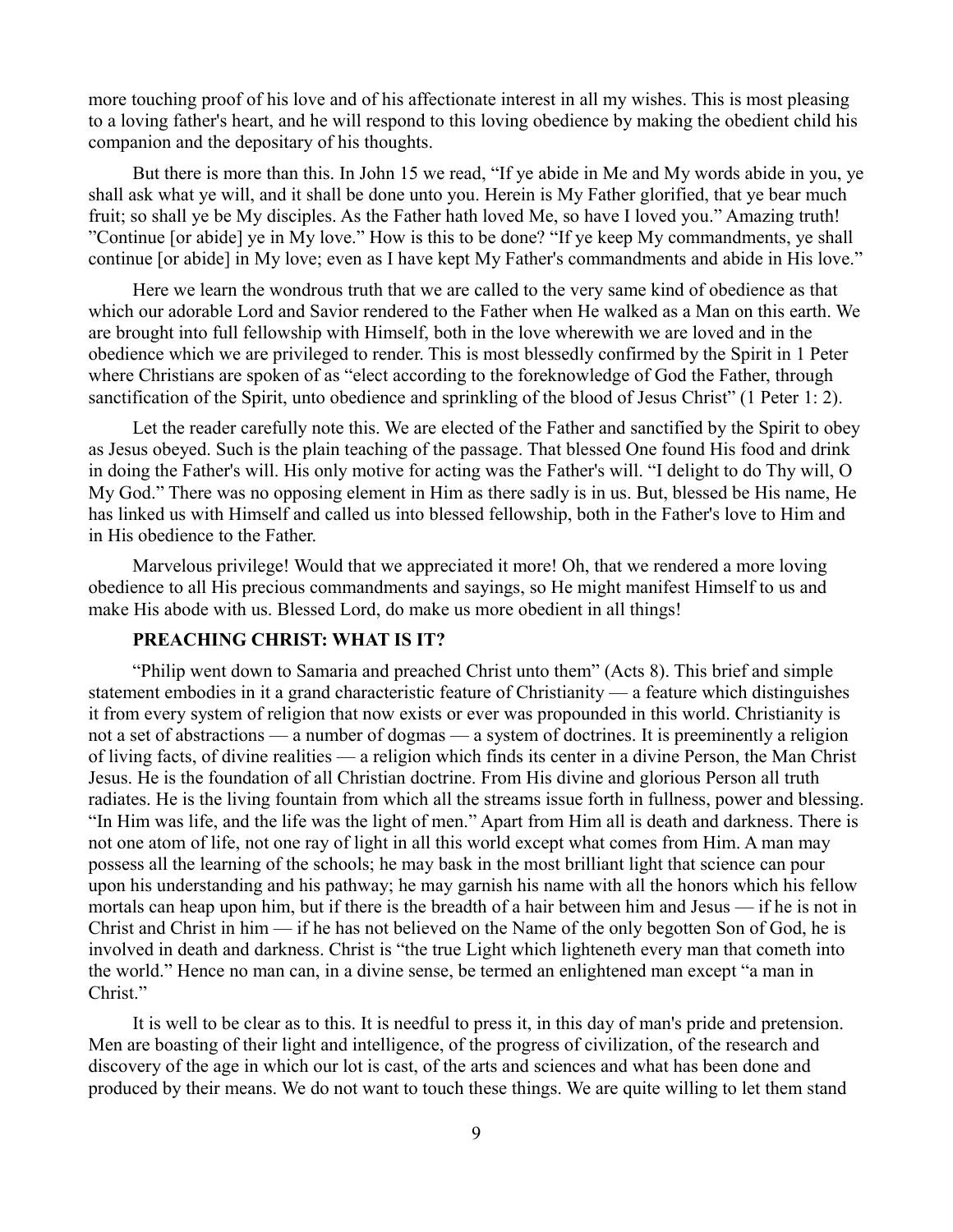for what they are really worth, but we are arrested by these words which fell from the Master's lips, "I am the light of the world; he that followeth Me shall not walk in darkness, but shall have the light of life." Here it is, "He that followeth Me." Life and light are only to be had in Jesus. If a man is not following Jesus, he is plunged in death and darkness, even though he is possessed of the most commanding genius and enriched with all the stores of science and knowledge.

We will be deemed narrow-minded in thus writing. We will by many, be regarded as men of very contracted views indeed — men of one idea, and even that one idea presented in a one-sided way. Well, be it so. We are men of one idea; and we heartily desire to be more so. But what is that one idea? Christ! He is God's grand idea, blessed be His Name forevermore. Christ is the sum and substance of all that is in the mind of God. He is the central object in heaven, the grand fact of eternity, the object of God's affection — of angels' homage — of saints worship — of demons' dread — the alpha and the omega of the divine counsels — the keystone of the arch of revelation — the central sun of God's universe.

All this being so, we need not marvel at Satan's constant effort to keep people from coming to Christ and to draw them away from Him after they have come to Him. He hates Christ and will use anything and everything to hinder the heart in getting hold of Him. Satan will use cares or pleasures, poverty or riches, sickness or health, vice or morality, profanity or religion; in short, he cares not what it is, provided he can keep Jesus out of the heart.

On the other hand, the constant object of the Holy Spirit is to present Christ Himself to the soul. It is not something *about* Christ, doctrines respecting Him, or principles connected with Him merely, but His own very self in living power and freshness. We cannot read a page of the New Testament without noticing this. The whole book, from the opening lines of Matthew to the close of the Revelation, is simply a record of facts respecting Jesus. It is not our purpose to follow out this record; to do so would be interesting beyond expression, but it would lead us away from our immediate thesis to which we must now address ourselves. May it be unfolded and applied in the power of the Holy Spirit!

In studying Scripture in connection with our subject, we shall find the Lord Jesus Christ presented in three ways — as a test, as a victim and as a model. Each of these points contains in itself a volume of truth, and when we view them in their connection, they open to our souls a wide field of Christian knowledge and experience. Let us then consider what is meant when we speak of

### **Christ As a Test**

In contemplating the life of the Lord Jesus as a Man, we have the perfect exhibition of what a man ought to be. We see in Him the two grand creature perfections, namely, obedience and dependence. Though God over all, the Almighty Creator and Sustainer of the wide universe; though He could say, "I clothe the heavens with blackness, and I make sackcloth their covering," yet so thoroughly and absolutely did He take the place of a Man on this earth that He could say, "The Lord God hath given Me the tongue of the learned, that I should know how to speak a word in season to him that is weary: He wakeneth morning by morning, He wakeneth Mine ear to hear as the learned. The Lord hath opened Mine ear, and I was not rebellious, neither turned away back" (Isa. 1: 4-5).

The Lord never moved one step without divine authority. When the devil tempted Him to work a miracle to satisfy His hunger, His reply was, "It is written, Man shall not live by bread alone, but by every word that proceedeth out of the mouth of the Lord." He would readily work a miracle to feed others, but not to feed Himself. Again, when tempted to cast Himself from the pinnacle of the temple, He replied, "It is written, Thou shalt not tempt the Lord thy God." He had no command from God to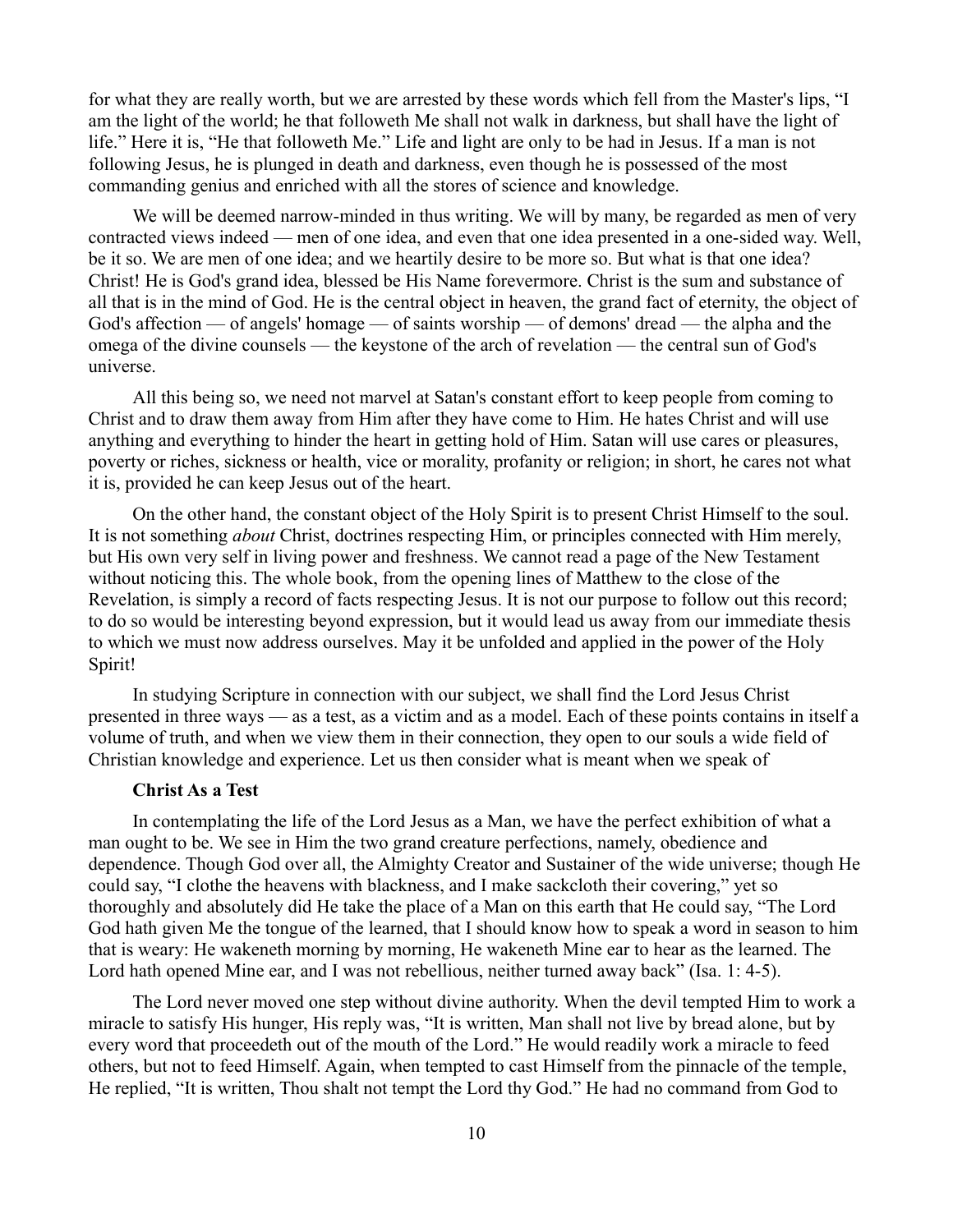cast Himself down, and He could not act without it; to do so would be a tempting of Providence. So also, when tempted with the offer of all the kingdoms of this world, on condition of doing homage to Satan, His reply was, "It is written, Thou shalt worship the Lord thy God, and Him only shalt thou serve."

The Man Christ Jesus was perfectly obedient. Nothing could tempt Him to diverge the breadth of a hair from the narrow path of obedience. He was the obedient Man from first to last. It was the same to Him where He served or what He did. He would act by the authority of the divine Word. He would take bread from God; He would come to His temple when sent of God, and He would wait for God's time to receive the kingdoms of this world. His obedience was absolute and uninterrupted from the manger to the cross, and in this He was well pleasing to God. It was creature perfection; and nothing in any wise different from this could be agreeable to God. If perfect obedience is pleasing to God, then disobedience must be hateful. The life of Jesus, in this one feature of it, was a continual feast to the heart of God. His perfect obedience was continually sending up a cloud of the most fragrant incense to the throne of God.

Now, this is what a man *ought* to be. We have here a perfect test of man's condition, and when we look at ourselves in the light of this one ray of Christ's glory, we must see our entire departure from the true and only proper place of the creature. The light that shines from the character and ways of Jesus reveals, as nothing else could reveal, the moral darkness of our natural state. We are not obedient; we are willful; we do our own pleasure; we have cast off the authority of God; His Word does not govern us. "The carnal mind is enmity against God; it is not subject to the law of God; neither indeed can be" (Rom. 8).

It may be asked, "Did not the law make manifest the wilfulness and enmity of our hearts?" No doubt, but who can fail to see the difference between a law *demanding* obedience and the Son of God, as Man, *exhibiting* obedience? Well then, in so far as the life and ways of the blessed Lord Jesus Christ transcend in glory the entire legal system, and in so far as the Person of Christ transcends in glory and dignity the person of Moses, just so far does Christ, as a test of man's condition, exceed in moral power the law of Moses. And the same holds good of every test that was ever applied and every other standard that was ever set up. The Man Christ Jesus, viewed in the one point of perfect obedience, is an absolutely perfect test by which our natural state can be tried and made manifest.

Take another ray of Christ's moral glory. He was as absolutely dependent upon God as He was obedient to Him. He could say, "Preserve Me, O God, for in Thee do I put My trust" (Ps. 16). And again, "I was cast upon Thee from the womb" (Ps. 22). He never for one moment abandoned the attitude of entire dependence upon the living God. It is befitting to be dependent upon God for everything. The blessed Jesus ever was! He breathed the very atmosphere of dependence from Bethlehem to Calvary. He was the only Man who ever lived a life of uninterrupted dependence upon God, from first to last. Others have depended partially, He did it perfectly. Others have occasionally or even mainly looked to God; He never looked anywhere else. He found *all* His springs, not some of them or most of them, in God.

This, too, was most pleasing to God. To have a Man on this earth whose heart was never, for one single moment of time, out of the attitude of dependence, was very precious to the Father. Hence, again and again, heaven opened and the testimony came forth, "This is My beloved Son in whom I am well pleased."

Since this dependence in the perfect life of the Man Christ Jesus was infinitely agreeable to the mind of God, it also furnishes an infinitely powerful test of the natural state of man. We can here see, as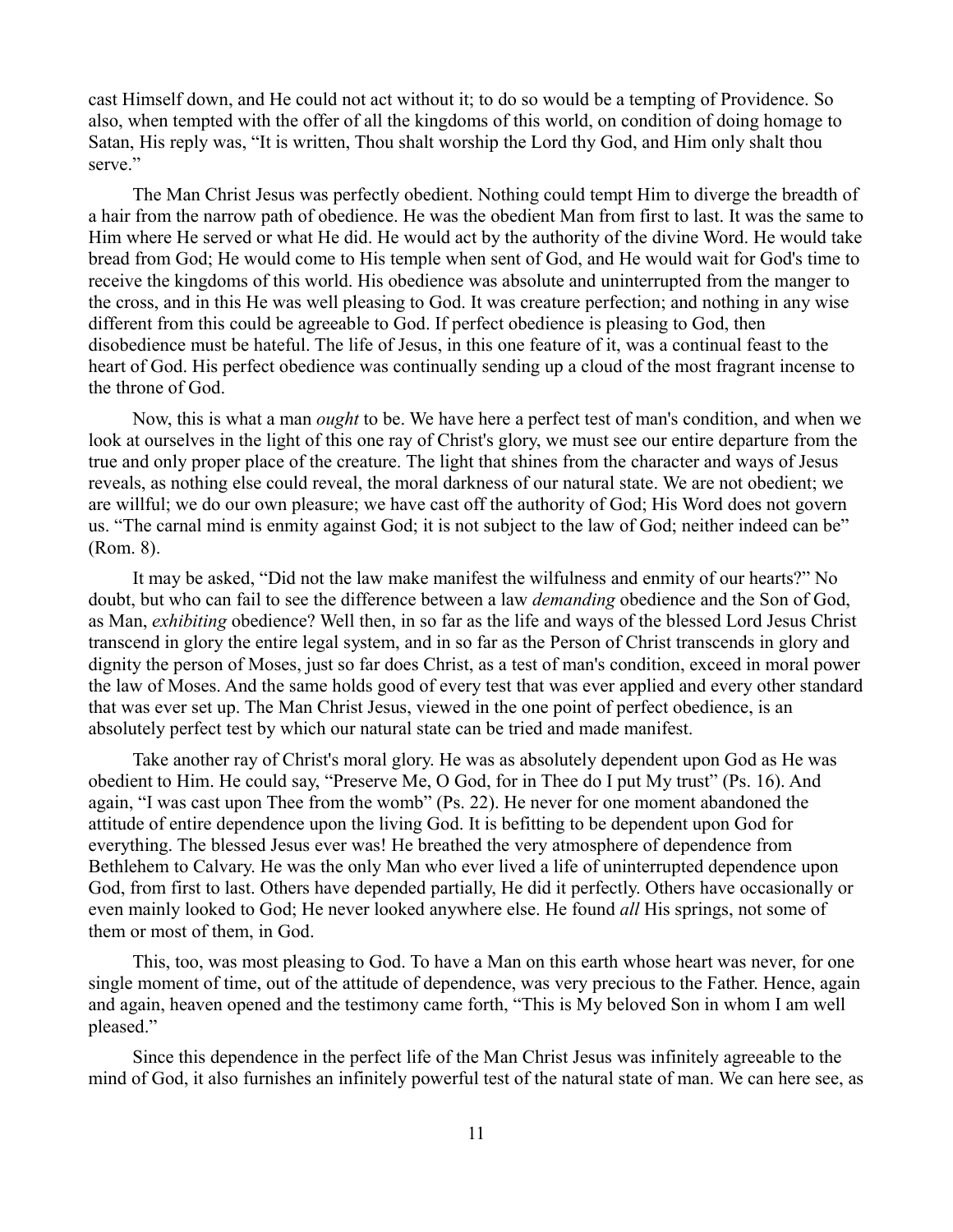we can see nowhere else, our apostasy from the creature's only proper place — the place of dependence. True, the inspired historian informs us in Genesis 3 that the first Adam fell from his original place of obedience and dependence. True also, the law of Moses makes manifest that Adam's descendants are, every one of them, in a condition of revolt and independence, but who can fail to see with what superior power all this is brought out in this world by the life and ways of Jesus? In Him we see a Man perfectly obedient and perfectly dependent in the midst of a scene of disobedience and independence, and in the face of every temptation to abandon the position which He occupied.

Thus the life of Jesus in this one particular point of perfect dependence, tests man's condition and proves his entire departure from God. Man in his natural state always seeks to be independent of God. We need not go into any detailed proof of this. This one ray of light, emanating from the glory of Christ and shining into man's heart, lays bare every chamber thereof, and proves beyond all question proves in a way that nothing else could prove — man's departure from God and the haughty independence which marks our natural condition.

The more intense the light which you bring to bear upon an object, the more perfectly you can see what it is. There is a vast difference between looking at a picture in the dim morning twilight and examining it in broad daylight. Thus it is in reference to our real state by nature. We may view it in the light of the law, in the light of conscience, in the light of the loftiest standard of morality known among men, and in so viewing it, we may see that it is not what it ought to be, but it is only when we view it in the full blaze of the moral glory of Christ that we can see it as it really is. It is one thing to say, "We have done those things which we ought not to have done, and left undone those things which we ought to have done," and it is another thing altogether to see ourselves in that perfect light which makes everything manifest. It is one thing to look at our ways in the light of law, conscience or morality, and another thing to look at our nature in the light of that all-powerful test, namely, the life of the Man Christ Jesus.

We will refer to one more feature in the character of Christ, and that is His perfect self-emptiness. He never once sought His own interest in anything. His was a life of constant self-sacrifice. "The Son of Man has come to serve and to give." These two words "serve" and "give" formed the motto of His life and were written in letters of blood upon His cross. In His marvelous life and death, He was the Servant and the Giver. He was ever ready to answer every form of human need. We see Him at Sychar's lonely well, opening the fountain of living water to a poor thirsty soul. We see Him at the pool of Bethesda, imparting strength to a poor impotent cripple. We see Him at the gate of Nain, drying the widow's tears and giving back to her bosom her only son.

All this and much more we see, but we never see Him looking after His own interests. No, never! We cannot too deeply ponder this fact in the life of Jesus, nor can we too thoroughly scrutinize ourselves in the light which this wondrous fact emits. If in the light of his perfect obedience, we can detect our terrible wilfulness; if in the light of His absolute dependence, we can discern our pride and haughty independence; then surely, in the light of His self-emptiness and self-sacrifice, we may discover our gross selfishness in its ten thousand forms, and as we discover it, we must loathe and abhor ourselves. Jesus never thought of Himself in anything He ever said or did. He found His food and His drink in doing the will of God and in meeting the need of man.

What a test is here! How it proves us! How it makes manifest what is in us by nature! How it sheds its bright light over man's nature and man's world, and rebukes both the one and the other! For what, after all, is the great root-principle of nature and of this world? Self! "Men will praise thee when thou doest well to thyself" (Ps. 49). Self-interest is really the governing principle in the life of every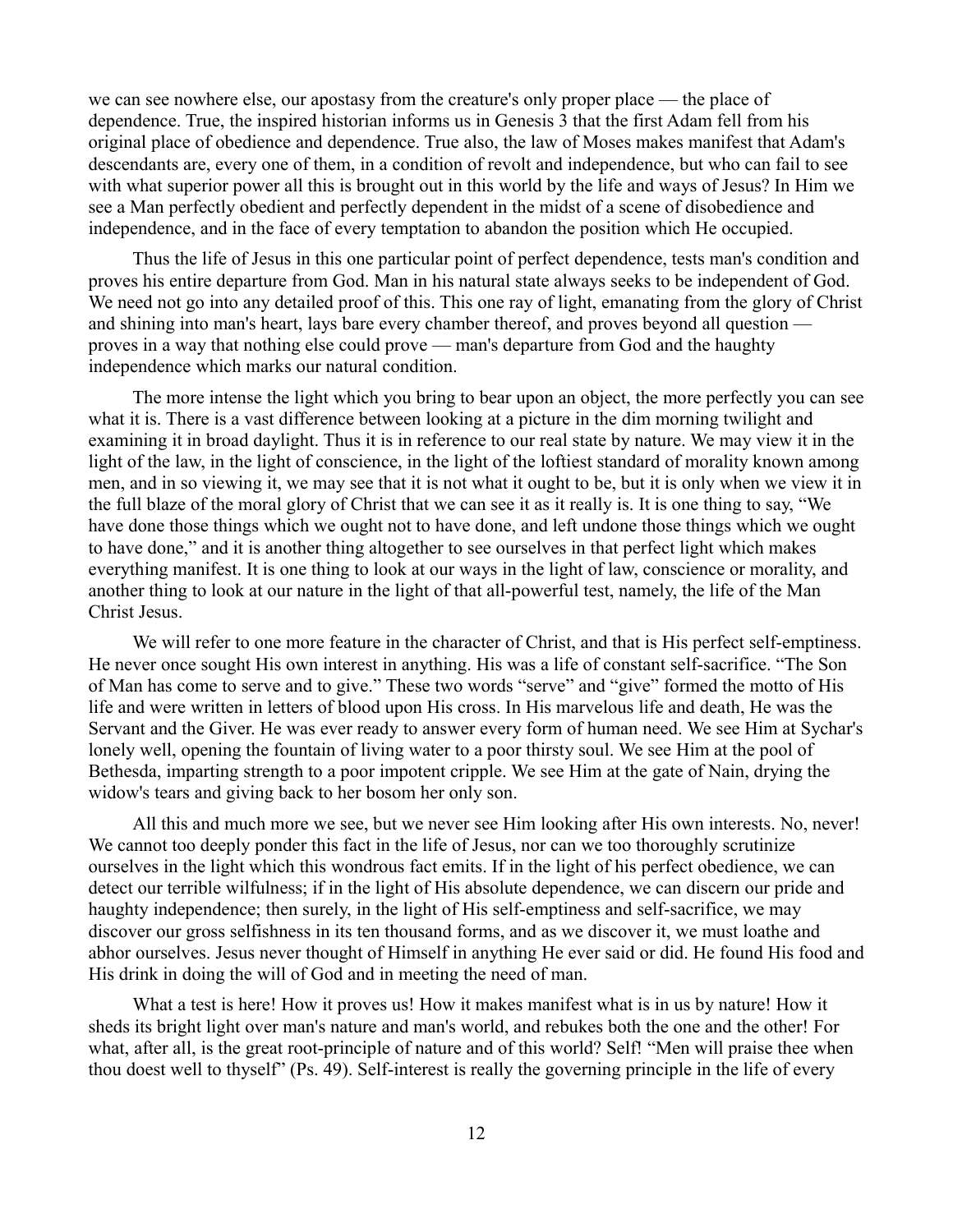unrenewed man, woman and child in this world. Nature may clothe itself in very amiable and attractive forms; it may assume a very generous and benevolent aspect; it can scatter as well as hoard; but of this we may rest assured that the unregenerate man is wholly incapable of rising above self as an object. In no way could this be made so thoroughly manifest — in no way could it be developed with such force and clearness — in no way could its vileness and hideousness be so fully detected and judged as in the light of that perfect test presented in the self-sacrificing life of our blessed Lord Jesus Christ. It is when that penetrating light shines upon us that we see ourselves in all our true depravity and personal vileness.

The Lord Jesus came into this world and lived a perfect life — perfect in thought, perfect in word, perfect in action. He perfectly glorified God, and not only so, but He perfectly tested man. He showed what God is, and He showed also what man ought to be — showed it not merely in His doctrine, but in His walk. Man was never so tested before. Therefore, the Lord Jesus could say, "If I had not come and spoken unto them, they had not had sin; but now they have no cloak for their sin. He that hateth Me, hateth My Father also. If I had not done among them the works which none other man did, they had not had sin; but now have they both seen and hated both Me and My Father" (John 15: 22-24).

Again, He says, "I judge no man; and yet if I judge, My judgment is true" (John 8: 15-16). The object of His mission was not judgment but salvation, yet the effect of His life was judgment upon everyone with whom He came in contact. It was impossible for anyone to stand in the light of Christ's moral glory and not be judged in the very center and source of His being. When Peter saw himself in that light, he exclaimed, "Depart from me for I am a sinful man, O Lord" (Luke 5).

Such was the certain result of a man's seeing himself in the presence of Christ. Not all the thunderings and lightnings of Mount Sinai, not all the condemnations of the legal system, not all the voices of the prophets could produce such an effect upon a sinner as one single ray of the moral glory of Christ darting into his soul. I may look at the law and feel I have not kept it, and own I deserve its curse. Conscience may terrify me and tell me I deserve hell-fire because of my sins. All this is true, but the very moment I see myself in the light of what Christ is, my whole moral being is laid bare — every root, every fiber, every motive spring, every element, all the sources of thought, feeling, desire, affection and imagination are exposed to view, and I abhor myself. It cannot possibly be otherwise. The whole book of God proves it. The history of all God's people illustrates it. To cite cases would fill volumes.

True conviction is produced in the soul when the Holy Spirit lets in upon it the light of the glory of Christ. Law is a reality, conscience is a reality, and the Spirit of God may and does make use of the former to act on the latter, but it is only when I see myself in the light of what Christ is, that I get a proper view of myself. Then I am led to exclaim with Job, "I have heard of Thee by the hearing of the ear, but now mine eye seeth Thee; therefore I abhor myself."

Reader, have you ever seen yourself in this way? Have you ever really tested yourself by the perfect standard of the life of Christ? It may be you have been looking at your fellow man and comparing yourself with that imperfect standard, and trying yourself by that imperfect test. This will never do. Christ is the true standard, the perfect test, the divine touchstone. God cannot have anything different from Christ. You must be like Him — conformed to His image — before you can find your place in the presence of God. Do you ask, "How can this ever be?" By knowing Christ as the Victim and by being formed after Him as the Model!

It is most needful, before we proceed with the subject which has been engaging our attention, that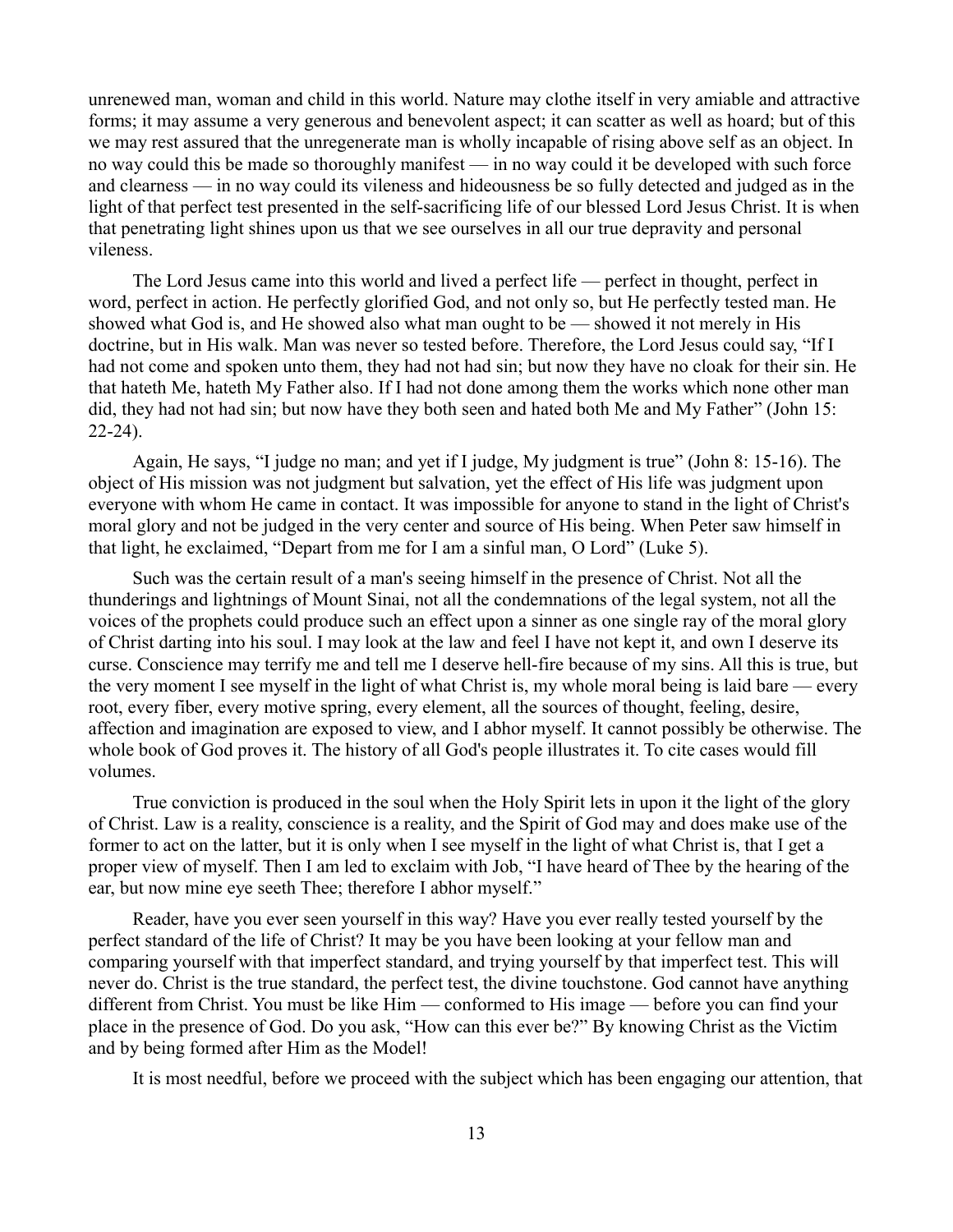the whole world and each human heart should be seen and judged in the light of the moral glory of Christ — that divine and perfect test by which everyone and everything must be tried. Christ is God's standard for all. The more fully and faithfully the world and self are measured thereby, the better. The grand question for the whole world and for each human heart is this, "How has Christ been treated? What have we done with Him?" God sent His only begotten Son into the world as the expression of His love to sinners. He said, "It may be they will reverence My Son when they see Him." Did they do so? Sadly, no. "They said, This is the heir; come let us kill Him." This is how the world treated Christ.

Be it observed, it was not the world in its dark pagan form that so treated the blessed One. No; it was the world of the religious Jew and of the polished and cultivated Greek. It was not into the dark places of the earth, as men speak, that Jesus came, but into the very midst of His own highly favored people "who were Israelites; to whom pertained the adoption, and the glory, and the covenants, and the giving of the law, and the service of God, and the promises." It was to them He came in meekness, lowliness and love. It was among them He lived and labored and "went about doing good, healing all who were oppressed of the devil, for God was with him." How did they treat Him? This is the question; let us ponder it deeply, and ponder the answer. They preferred a murderer to the holy, spotless, loving Jesus. The world got its choice. Jesus and Barabbas were set before it and the question was put, "Which will you have?" What was the answer — the deliberate, determined answer? "Not this man, but Barabbas. Now Barabbas was a robber."

Tremendous fact! — a fact little weighed, little understood, little entered into — a fact which stamps the character of this present world and tests and makes manifest the state of every unrepentant, unconverted heart beneath the canopy of heaven. If I want a true view of the world, of nature, of the human heart, of myself, where shall I turn? To police reports? To the calendars of our Grand Juries? To the various statistics of the social and moral condition of our cities and towns? No; all these may set before us facts which fill us with horror, but let it be distinctly seen and deeply felt that all the facts ever recorded of crime in its most fearful forms, are not to be compared with that one fact, the rejection and crucifixion of the Lord of glory. This crime stands out in bold relief from the background of man's entire history and fixes the true condition of the world, of man, of nature, of self.

Now, it is this we are anxious to urge upon the heart of the reader before we proceed to the second division of our subject. It is the only way to get a right sense of what the world is and of what the human heart is. Men may speak of the vast improvement which has taken place in the world and of the dignity of human nature, but the heart turns back to that hour in when the world, when called to make a choice between the Lord of glory and a murderer, deliberately selected the latter and nailed the former to a tree, between two thieves. This crime of crimes remains, so far as the world is concerned, uncancelled, unforgiven. It stands recorded on the eternal page. Not only is this so as regards the world as a whole, but it also holds good for the unrepentant, unconverted reader of these lines. The solemn question still remains to be answered — answered by the world — answered by the individual sinner — "What have you done with the Son of God? What has become of Him? How have you treated Him?"

Of what use is it to point to the progress of the human race, to the march of civilization, to the advance of the arts and sciences, to improvements in transportation and communication, to modern weapons, to the ten thousand forms in which human genius has tasked itself in order to minister to human lust, luxury and self-indulgence? All these things are far outweighed by the misery, the moral degradation, the squalid poverty, the ignorance and vice in which more than nine-tenths of the human race are involved.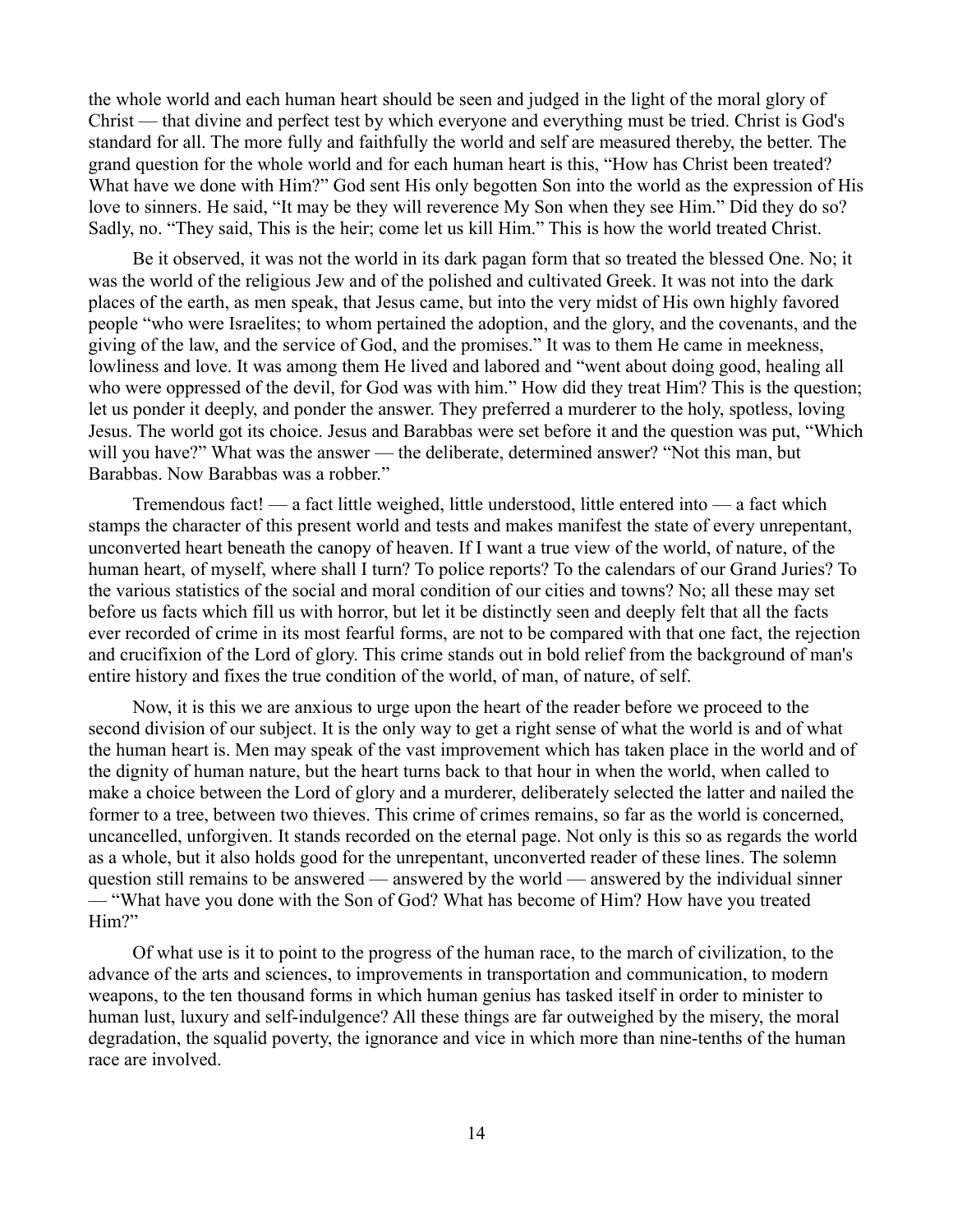But we do not attempt to put barbarism against civilization, poverty against luxury, grossness against refinement, ignorance against intelligence. We have only one test, the one standard, the one gauge, and that is the cross to which Jesus was nailed by the representatives of this world's religion, its science, its politics and its civilization.

It is here we take our stand and ask this question, Has the world ever yet repented of this act? No; for had it done so, the kingdoms of this world would have become the kingdoms of our Lord and of His Christ. It is here we take our stand and ask the reader, Have *you* repented of this act? He may say, "I never did it. It was done by wicked Jews and wicked Romans nearly 2000 years ago. How could I be counted guilty of a crime which was committed so many centuries before I was born?"

We reply, It was the act of the world and you are either part of that world which stands before God under the guilt of the murder of His Son, or you have, as a repentant and converted soul, found refuge and shelter in the pardoning love of God. There is no middle ground, and the more clearly you see this the better, for in no way can you have a just sense of the condition of this world or of your own heart except in the light which is cast thereon by the life and death of Christ *as a test.* We cannot stop short of this mark if we would form a true estimate of the character of the world, the nature of man and the condition of the unconverted soul. As to the world, there can be no real improvement in its condition, no radical change in its state, until the sword of divine judgment has settled the question of its treatment of the Son of God. As far as the individual sinner is concerned, the divine testimony is, "Repent and be converted that your sins may be blotted out." This leads us, in the second place, to contemplate

#### **Christ As A Victim**

This is a much more pleasing subject to dwell upon, though the other must never be omitted in preaching Christ. It is too much lost sight of in our preaching. We do not sufficiently press home upon the conscience of the sinner, Christ both in life and death, as a test of nature's true condition and a proof of its irremediable ruin. The law may be used, and rightly so, to do its testing work in the conscience. Yet, through the blindness and folly of our hearts, we may attempt to take up that very law to work out a righteousness for ourselves — that law by which, when rightly viewed, is the *knowledge* of sin. But it is impossible for anyone to have his eyes opened to see the death of Christ as the terrible exhibition of the enmity of the heart against God, and not be convinced that he is utterly and hopelessly ruined and undone. This is true repentance. It is the moral judgment, not merely of my acts, but of my nature in the light of the cross as the only perfect test of what that nature really is.

All this is fully brought out in the preaching of Peter in the earlier chapters of the Acts. Look at the second chapter where we find the Holy Spirit presenting Christ both as a test and as a victim. "Ye men of Israel, hear these words: Jesus of Nazareth, a Man approved of God among you by miracles and wonders and signs, which God did by Him, in the midst of you, as ye yourselves also know. Him, being delivered by the determinate counsel and foreknowledge of God, ye have taken and by wicked hands have crucified and slain; whom God hath raised up, having loosed the pains of death; because it was not possible that He should be holden of it ... Therefore let all the house of Israel know assuredly that God hath made that same Jesus, whom ye have crucified, both Lord and Christ."

Here we have solemn and bitter dealing with conscience as to the way they treated the Lord's Anointed. It was not merely that they had broken the law; that was true; nor yet that they had merely rejected all the witnesses that had been sent to them; that was equally true, but that was not all. They had actually crucified and slain "a Man approved of God," and that Man was none other than the Son of God Himself. This was the naked and startling fact which the inspired preacher urges home with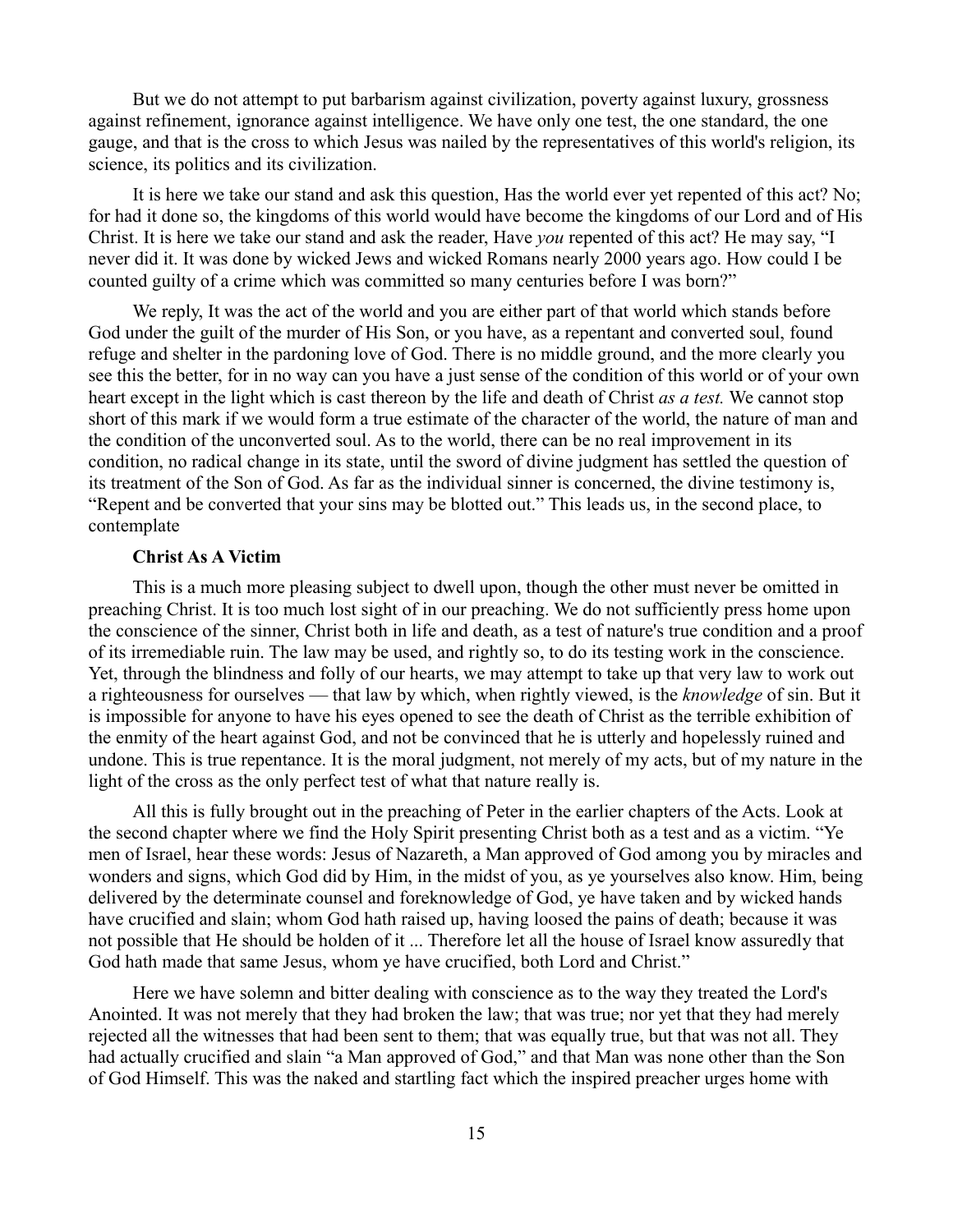solemn emphasis upon the consciences of his hearers.

Mark the result! "Now, when they heard this, they were pricked in their hearts, and said unto Peter and to the rest of the apostles, Men and brethren, what shall we do?" No marvel that they were pierced to the very heart. Their eyes were opened and what did they discover? Why, that they were actually against God Himself — the God of Abraham, Isaac and Jacob. And about what were they at issue? About the law? No. About the prophets? No. About the rites and ceremonies, the statutes and institutions of the Mosaic economy? No. All this was true and bad enough. But there was something far beyond all this. Their guilt had reached its culmination in the rejection and crucifixion of Jesus of Nazareth. "The God of Abraham, and of Isaac, and of Jacob, the God of our fathers, hath glorified His Son Jesus, whom ye delivered up, and denied Him in the presence of Pilate, when he was determined to let Him go. But ye denied the Holy One and the Just, and desired a murderer to be granted unto you; and killed the Prince of Life, whom God hath raised from the dead; whereof we are witnesses."

This truly was and is the climax of man's guilt, and when brought home in the mighty energy of the Holy Spirit to any heart in all this world, it must produce true repentance and evoke from the depths of the soul, the earnest inquiry, "Men and brethren, what shall I do?" "Sirs, what must I do to be saved?" It is not merely that we have failed in keeping the law, in doing our duty to God and our duty to our neighbor in living as we should. Sadly, all this is too true. But oh! we have been guilty of the dreadful sin of crucifying the Son of God. Such is the measure of human guilt, and such was the truth pressed home by Peter on the consciences of the men of his time.

What then? When the sharp edge of this powerful testimony had penetrated the hearts of the hearers, when the arrow from the quiver of the Almighty had pierced the soul and drawn forth the bitter penitential cry, "What shall we do?," what was the answer? What had the preacher to say? "Repent and be baptized, every one of you in the name of Jesus Christ for the remission of sins, and ye shall receive the gift of the Holy Spirit." So also in the third chapter, he says, "And now, brethren, I know that through ignorance ye did it, as did also your rulers. But those things which God before had showed by the mouth of all His prophets, that Christ should suffer, He hath so fulfilled. Repent ye therefore, and be converted, that your sins may be blotted out, when the times of refreshing shall come from the presence of the Lord."

Here we have the two things very distinctly presented, namely, Christ as a test and Christ as a victim — the cross as the exhibition of man's guilt and the cross as the exhibition of the love of God. "Ye killed the Prince of life." Here was the arrow for the conscience. "But those things which God before had showed that Christ should suffer, He hath so fulfilled." Here was the healing balm. It was the determinate counsel of God that Christ should suffer, and while it was true that man had displayed his hatred of God in nailing Jesus to the cross, yet no sooner is any soul made to see this and thus is brought to divine conviction, than the Holy Spirit holds up to view that very cross as the foundation of the counsels of redeeming love and the ground of the full remission of sins to every true believer.

Thus it was in that most touching scene between Joseph and his brethren as recorded in Genesis 44 and 45. The guilty brethren are made to pass through deep and painful exercises of heart, until they stand in the presence of their injured brother with the arrow of conviction piercing their inmost soul. Then, but not until then, these soothing words fall upon their ears, "Now, therefore, be not grieved nor angry with yourselves, that ye sold me hither; for God did send me before you to preserve life.... So now it was not you that sent me hither, but God."

Exquisite, matchless grace! The moment they entered the place of confession, Joseph was in the place of forgiveness. This was divine. "He spoke roughly to them" when they were thoughtless as to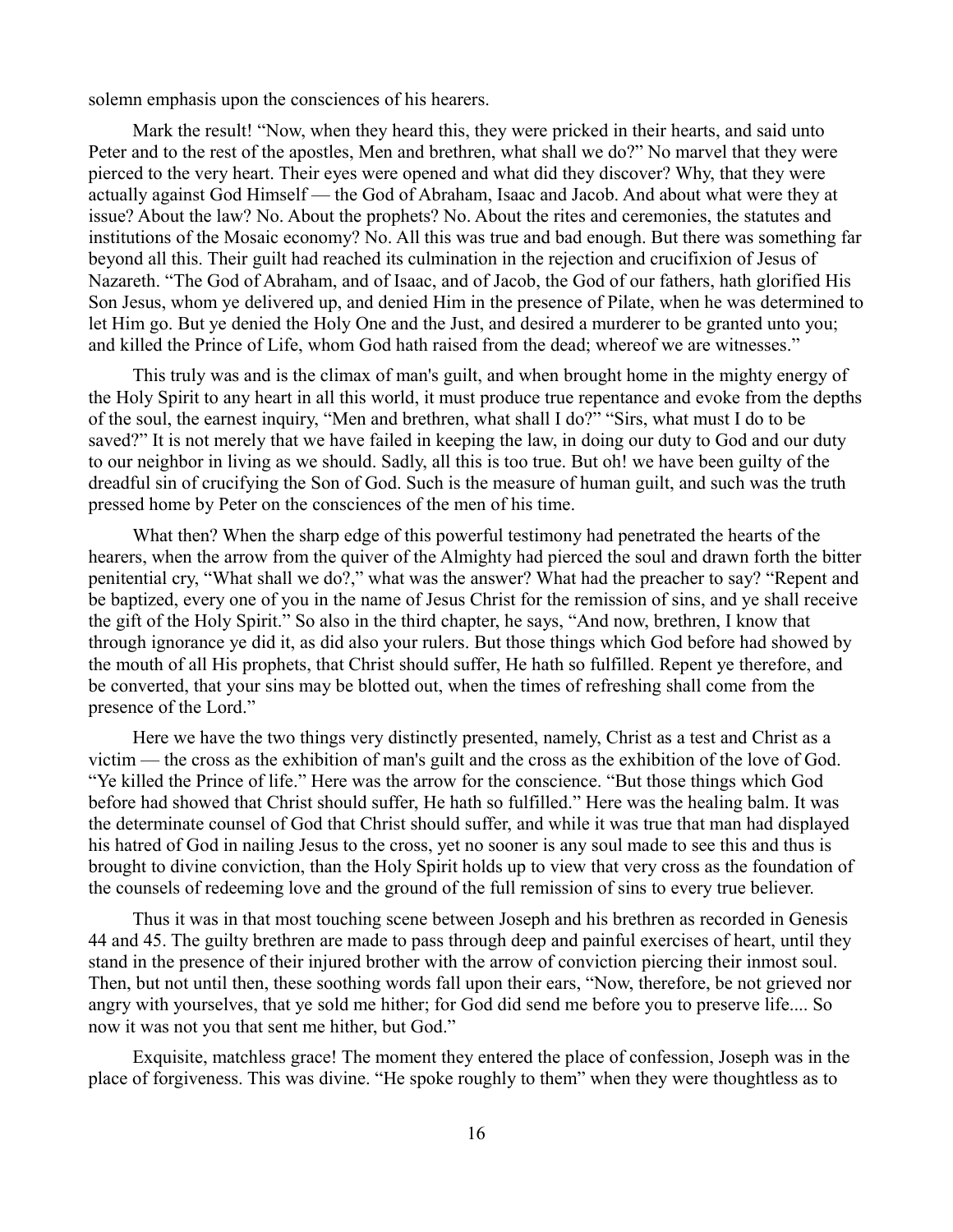their sin, but no sooner did they say these words, "We are verily guilty concerning our brother," than they were met by the sweet response of grace, "It was not you, but God."

Thus it is, beloved reader, in every case. The very instant the sinner takes the place of contrition, God takes the place of full and free forgiveness; and most assuredly, when God forgives, the sinner is forgiven. "I said, I will confess my transgressions unto the Lord, and Thou forgavest the iniquity of my sin" (Ps. 32).

Would we have it otherwise? Surely not. An hard heart, an unbroken spirit, an unreached conscience could not understand or make a right use of such words as, "Be not grieved; it was not you, but God." How could it? How could an unrepentant heart appreciate words which are only designed to soothe and tranquilize a broken and contrite spirit? Impossible. To tell a hard-hearted sinner not to be grieved, would be fatally false treatment. Joseph could not possibly have said to his brethren, "Be not grieved with yourselves" until they had said and felt "We are verily guilty."

Such is the order, and it is well to remember it. "I will confess and Thou forgavest." The moment the sinner takes his true place in the presence of God, there is not one syllable said to him about his sins except it be to tell him that they are all forgiven and all forgotten. "Their sins and iniquities will I remember no more." God not only forgives but forgets. The convicted sinner stands and gazes upon the cross, and sees himself in the light of the glory of Christ as the divine and perfect test, and cries out, "What shall I do?" How is he answered? By the unfolding of Christ as a victim, slain by the determinate counsel and foreknowledge of God, to put away sin by the sacrifice of Himself.

Who can define the feelings of a soul that has been convicted of desiring a murderer and crucifying the Son of God, when he learns that that very crucified One is the channel of pardon and life to him — that the blood which was shed puts away forever the guilt of shedding it? What language can adequately set forth the emotion of one who has seen his guilt, not merely in the light of the ten commandments, but as shown out in the cross of a world-rejected Jesus; and yet knows and believes that his guilt is all and forever put away? Who could attempt to embody in language the feelings of Joseph's brethren when they felt his tears of affection dropping upon them? What a scene! Tears of contrition and tears of affection mingled! Precious mixture! The mind of God alone can duly estimate its value and sweetness.

But here let us just guard against misunderstanding. Let no one suppose that tears of contrition are the *cause* of pardon or the meritorious ground of peace. Far, far away be the thought from the reader's mind! All the tears of contrition that ever gushed forth from the fountains of broken hearts, from the days of Joseph's brethren to the days of the third of Acts and to the present moment, could not form the just foundation of a sinner's acceptance and peace with God or wash away a single stain from the human conscience. The blood of the divine Victim and that alone, in prospect from the fall of man to Calvary and in retrospect, from Calvary till this moment — nothing except that precious blood, that atoning death, that peerless sacrifice — could justify a holy God in forgiving one sin. But, blessed be God, so perfectly has that sacrifice vindicated and glorified His Name, that the moment any sinner sees his true state, his guilt, his rebellion, his enmity, his base ingratitude, his hatred of God and of His Christ; the very moment he takes the place of true contrition in the divine presence — the place of one utterly broken down, without plea of moderation — that moment, infinite grace meets him with those healing, soothing, tranquilizing words, "Be not grieved," "your sins and iniquities will I remember no more," "Go in peace."

Some might suppose that we attach undue importance to the measure of contrition, or that we mean to teach that everyone must feel the same character or degree of conviction as was produced by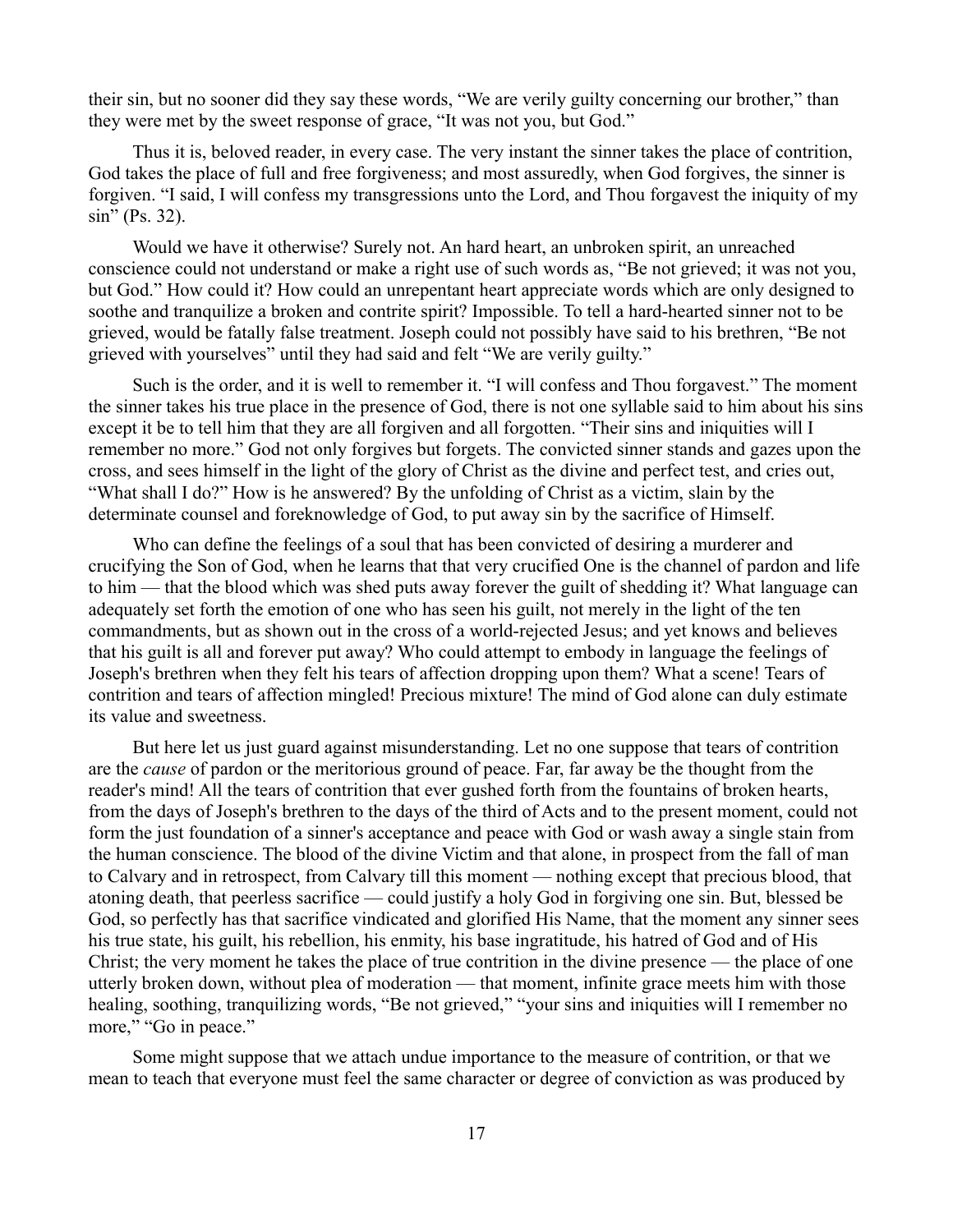Peter's powerful appeal in Acts 2. Nothing is further from our thoughts. We believe there must and there will be conviction and contrition. Further, we believe the cross is the only adequate measure of human guilt — that it is only in the light of that cross that anyone can have a just sense of the vileness, sinfulness and loathsomeness of his nature. But all may not see this. Many never think of the cross as a test and proof of their guilt, but merely as the blessed ground of their pardon. They are bowed down under a sense of their many sins and shortcomings, and they look to the cross of Christ as the only ground of pardon. Most surely they are right! But there is a deeper view of sin, a deeper sense of what human nature in its fallen state really is, a deeper conviction of the utterly godless and christless condition of the heart. Where is this to be reached? At the cross and there alone. It will never do to look back at the men of the first century and say what terrible sinners they were to crucify the living embodiment of all that was holy and good, gracious and pure. No; what is needed is to bring the cross forward into our century and measure nature, the world and self thereby.

This, be assured of it, reader, is the true way to judge the question. There is no real change. "Crucify Him! Crucify Him!" is as positively the cry of the world of today as it was of the world of the first century. The cross was then and is now the only true measure of human guilt. When anyone, man, woman or child, is brought to see this, he has a far deeper sense of his condition than ever he can have by looking at his sins and shortcomings in the light of conscience or of the ten commandments.

And to what will all this lead the soul? What will be the effect of seeing self in the light which the cross, as a test, throws upon it? The deepest self-abhorrence. Yes, and this holds good in the case of the most refined moralist and amiable religionist who ever lived, just as much as in the case of the grossest and vilest sinner. It is no longer a question of grades and shades of character, to be settled by the graduated scale of human conscience or the moral sense. Oh no; the cross is seen as the only perfect standard. Nature, the world, the heart, self, is measured by that standard, and its true condition reached and judged.

We are intensely anxious that the reader should thoroughly enter into this point. He will find it to be of immense moral power in forming his convictions, both as to his own heart and as to the real character of the world through which he is passing — its moral foundations, its framework, its features, its principles, its spirit, its aim, its end. We want him to take the cross as the perfect measure of himself and all around him. Let him not listen to the suggestions of Satan or to the thoughts that spring up in his own heart, to the vapourings of philosophy and science, falsely so-called, to the infidel vauntings of this preeminently infidel age. Let him listen to the voice of Holy Scripture which is the voice of the living God. Let him use the test which Scripture furnishes — a crucified Christ. Let him try all that and see where it will lead him. One thing is certain, it will lead him down in his own self-consciousness into those profound depths where nothing can avail him except Christ as the divine Victim who bore the judgment of God against sin and opened heaven to the sinner.

Having sought to present Christ as a test and Christ as a victim, we shall now, in dependence upon divine guidance and teaching, proceed to consider Him as

### **The Model**

to which the Holy Spirit seeks to conform every true believer. This will complete our subject and open up a wide field of thought to the Christian reader. God has predestinated His people to be conformed to the image of His Son, that He might be the firstborn among many brethren (Rom. 8). But how can we ever be formed after such a model? How can we ever think of being conformed to such an image? The answer to these questions will unfold more fully the blessedness and infinite value of the truth which has already passed before us.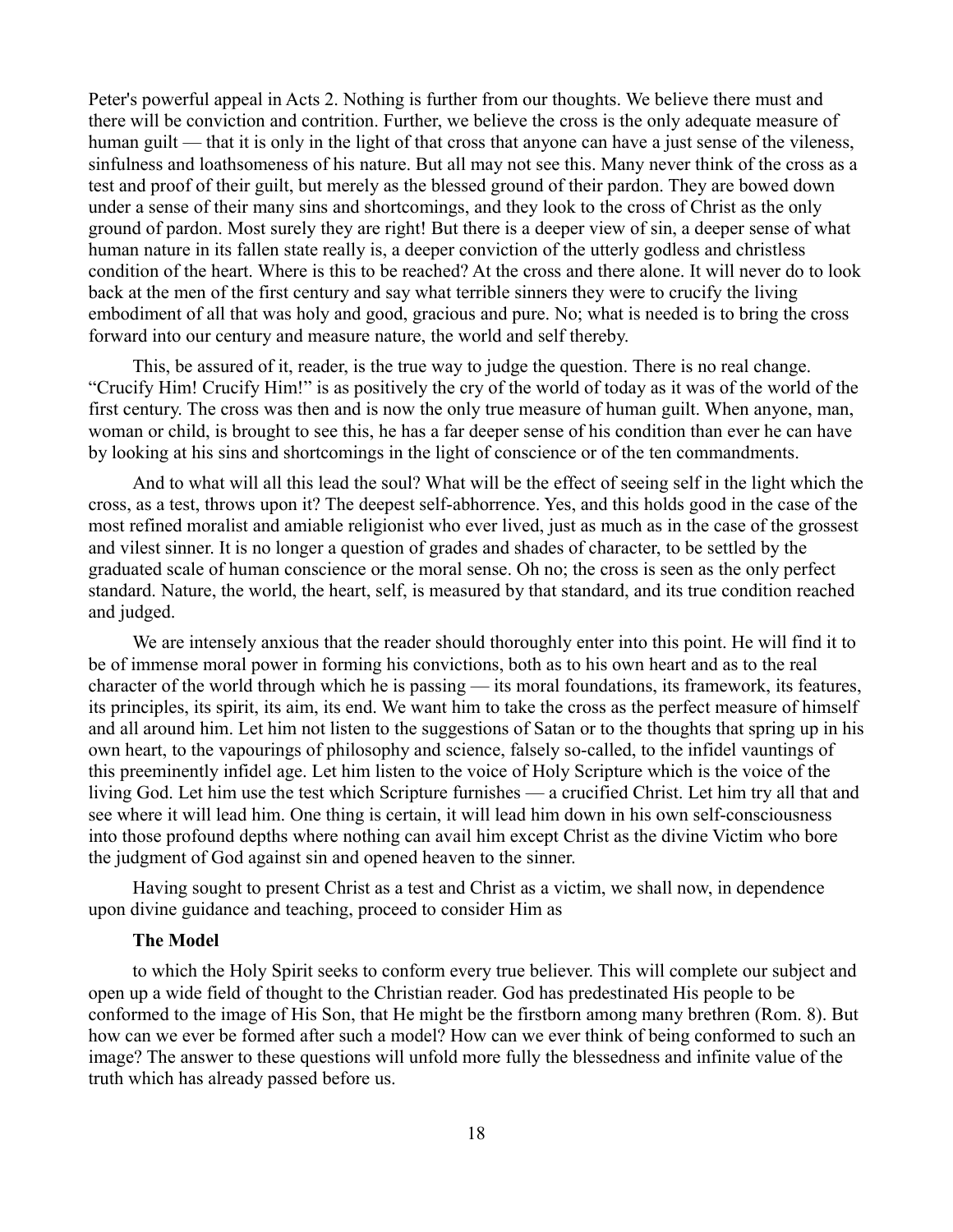If the reader has followed the line of thought we have been pursuing; if he has experimentally entered into it or if it has entered into him in the power of the Spirit of God; if he has made it his own, he will see and feel and own that in himself, by nature, there is not a single atom of good, not one point on which he can rest his hopes for eternity. He will see that, so far as he is concerned, he is a total wreck. He will see that the divine purpose as revealed in the gospel is not to reconstruct this moral wreck, but to erect an entirely new thing. Of this new thing, the cross of Christ is the foundation.

The reader cannot ponder this too deeply. Christianity is not the old nature made better, but the new nature implanted. "Except a man be born again, he cannot see the kingdom of God" (John 3). "If any man be in Christ, he is a new creation; old things are passed away; behold, all things are become new. And all things are of God who hath reconciled us to Himself by Jesus Christ, and hath given to us the ministry of reconciliation" (2 Cor. 5).

The effect of the mission of Christ to this world was to prove, as nothing else could have proved, man's totally irremediable ruin. When man rejected and crucified the Son of God, his case was proved to be hopeless. It is of the deepest importance to be thoroughly clear as to this. It solves a thousand difficulties and clears the prospect of many a dark and heavy cloud. As long as a man is possessed with the idea that he must improve his nature by any process whatever, he must be a total stranger to the fundamental truth of Christianity.

Sadly, there is a fearful amount of darkness and error in the professing Church as to this simple truth of the gospel. Man's total ruin is denied or reasoned away in one way or another, and the very truths of Christianity as well as the institutions of the Mosaic economy, are made use of to improve fallen nature and fit it for the presence of God. Thus the true nature of sin is not felt; the claims of holiness are not understood; the free, full and sovereign grace of God is set aside; and the sacrificial death of Christ is thrown overboard.

The sense of all this makes us long for more earnestness, power and faithfulness in setting forth those foundation truths which are constantly affirmed and maintained in the New Testament. We believe it to be the solemn duty of every writer and every speaker, of all authors, editors, preachers and teachers to take a firm stand against the strong current of opposition to the simplest truths of divine revelation, so painfully and alarmingly apparent in every direction. There is an urgent demand for faithfulness in maintaining the standard of pure truth, not in a spirit of controversy, but in meekness, earnestness and simplicity. We want to have Christ preached as a test of all that is in man, in nature, in the world. We want Christ preached as a victim, bearing all that was due to our sins; and we want Him preached as a model on which we are to be formed in all things.

This is Christianity. It is not fallen nature trying to work out righteousness by keeping the law of Moses. Neither is it fallen nature striving to imitate Christ. No; it is the complete setting aside of fallen nature as an utterly good-for-nothing thing and the reception of a crucified and risen Christ as the foundation of all of our hopes for time and eternity. How could the unrenewed sinner get righteousness by keeping the law, by the which is the knowledge of sin? How could he ever set about to imitate Christ? Utterly impossible! "He must be born again." He must get new life in Christ before he can exhibit Christ. This cannot be too strongly insisted upon. For an unconverted man to think of imitating the example or walk in the footsteps of Jesus, is the most hopeless thing in the world. Ah! no; the only effect of looking at the blessed example of Jesus is to put us in the dust in self-abasement and true contrition. And when from this place we lift our eyes to the cross of Calvary to which Jesus was nailed as our surety, our sin-bearer, our substitute, we see pardon and peace flowing down to us through His most precious sacrifice. Then, but not until then, we can calmly and happily sit down to study Him as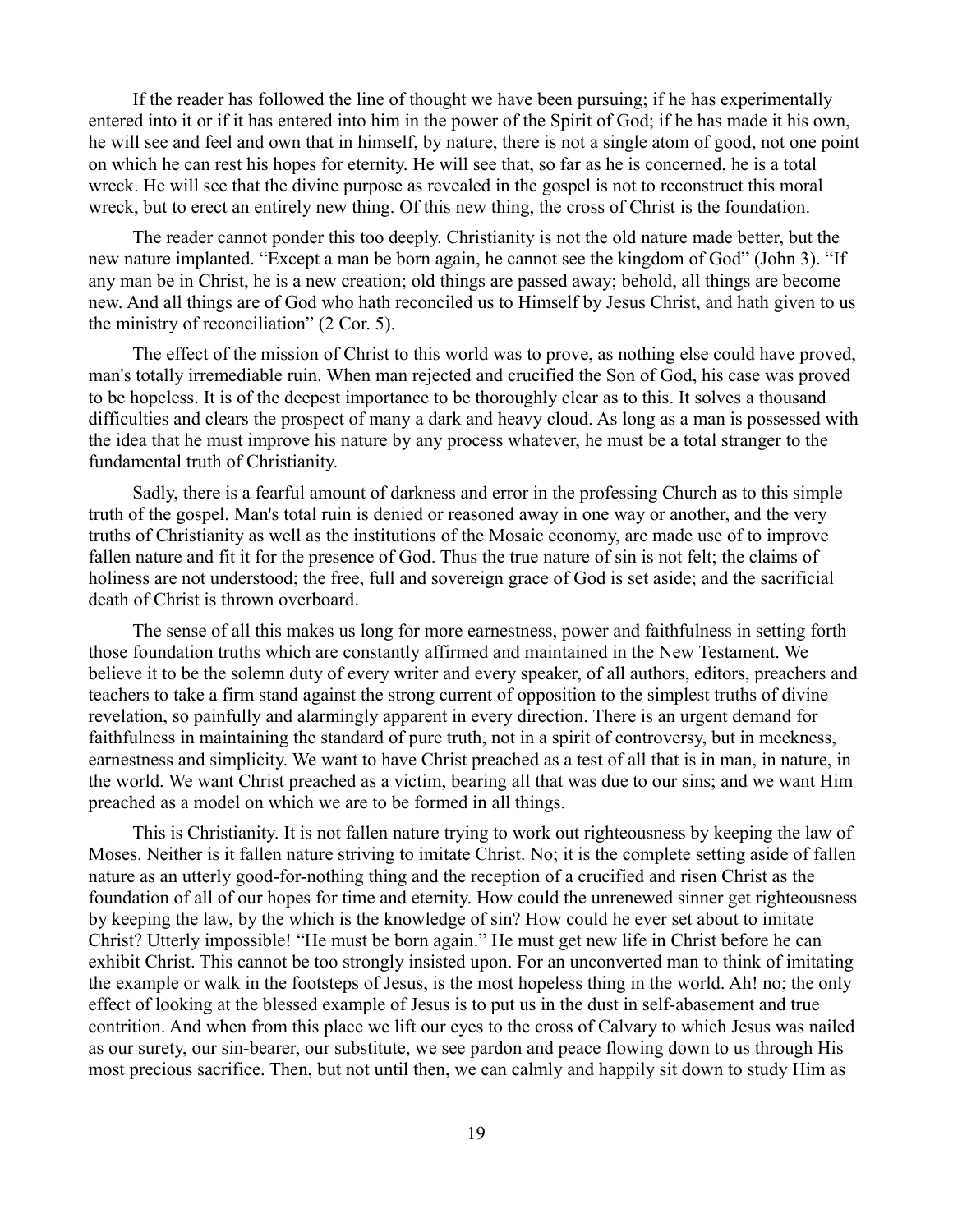our model.

If I look at the life of Jesus apart from His atoning death; if I measure myself by that perfect standard; if I think of working myself into conformity to such an image, it must plunge me into utter despair. But when I behold that perfect, spotless, holy One bearing my sins in His own body on the tree — when I see Him laying in His death and resurrection the everlasting foundation of life and peace and glory for me — then, with a peaceful conscience and liberated heart, I can look back over the whole of that marvelous life and see therein how I am to walk, for "He has left us an example that we should follow His steps."

Thus, while Christ as a test shows me my guilt, Christ as a victim cancels that guilt, and Christ as a model shines before the vision of my soul as the standard at which I am to aim continually. In a word, Christ is my life and Christ is my model, and the Holy Spirit, who has taken up His abode in me on the ground of accomplished redemption, works in me for the purpose of conforming me to the image of Christ. True, I must always feel and own how infinitely short I come of that lofty standard, but still, Christ is my life, though the manifestation of that life is sadly hindered by the infirmities and corruptions of my old nature. The life is the same, as the apostle John says, "which thing is true in him and in you, because the darkness is past and the true light now shineth" (1 John 2: 8). We can never be satisfied with anything less than "Christ our life, Christ our model." "For me to live is Christ." It was Christ reproduced in the daily life of Paul by the power of the Holy Spirit.

This is true Christianity. It is not flesh turned religious and leading a pious life. It is not unrenewed, fallen, ruined nature trying to recover itself by rites and ceremonies, prayers, alms and vigils. It is not the old man turning from "wicked works" to "dead works," exchanging the beer parlor, the theatre, the gaming table and the race course, for the monastery, the pew, the meeting house or the lecture hall. No reader, it is "Christ in you, the hope of glory," and Christ reproduced in your daily life by the powerful ministry of God the Holy Spirit.

Be not deceived! It is of no possible use for fallen nature to clothe itself in forms of religion. It may become involved in the attractive things of ritualism, sacred music, pious pictures, sculpture, architecture, dim religious light. It may scatter the fruits of a large-hearted benevolence: it may visit the sick, feed the hungry, clothe the naked, shed on all around the sunshine of a genial philanthropy. It may read the Bible and go through every form of religious routine. It may even attempt a hollow imitation of Christ: schoolmen may discipline it, others may subdue it, mystics may enwrap it in their cloudy reveries and lead it into quiet meditation with nothing to contemplate. In short, all that religion, morality and philosophy can do for it and with it, may be done *but all in vain,* inasmuch as it still remains true that, "That which is born of the flesh is flesh." "It cannot see or enter the kingdom of God," for "ye must be born again."

Here lies the deep and solid, the divine and eternal foundation of Christianity. There must be the life of Christ in the soul — the link with "the Second Man, the last Adam." The first man has been condemned and set aside. The Second Man came and stood beside the first. He proved him and tested him, and showed most fully that there was not a single ingredient in his nature, his character or his condition which could be made available in that new creation, that heavenly kingdom which was about to be introduced — that not a single stone or timber in the old building could be worked into the new — that "in my flesh dwelleth no good thing" — and that the ground must be thoroughly cleared of all the rubbish of ruined humanity, and the foundation laid in the death of the Second Man who in resurrection has become, as the last Adam, the Head of the new creation. Apart from Him there can be no life. "He that hath the Son hath life; he that hath not the Son of God hath not life" (1 John 5: 12).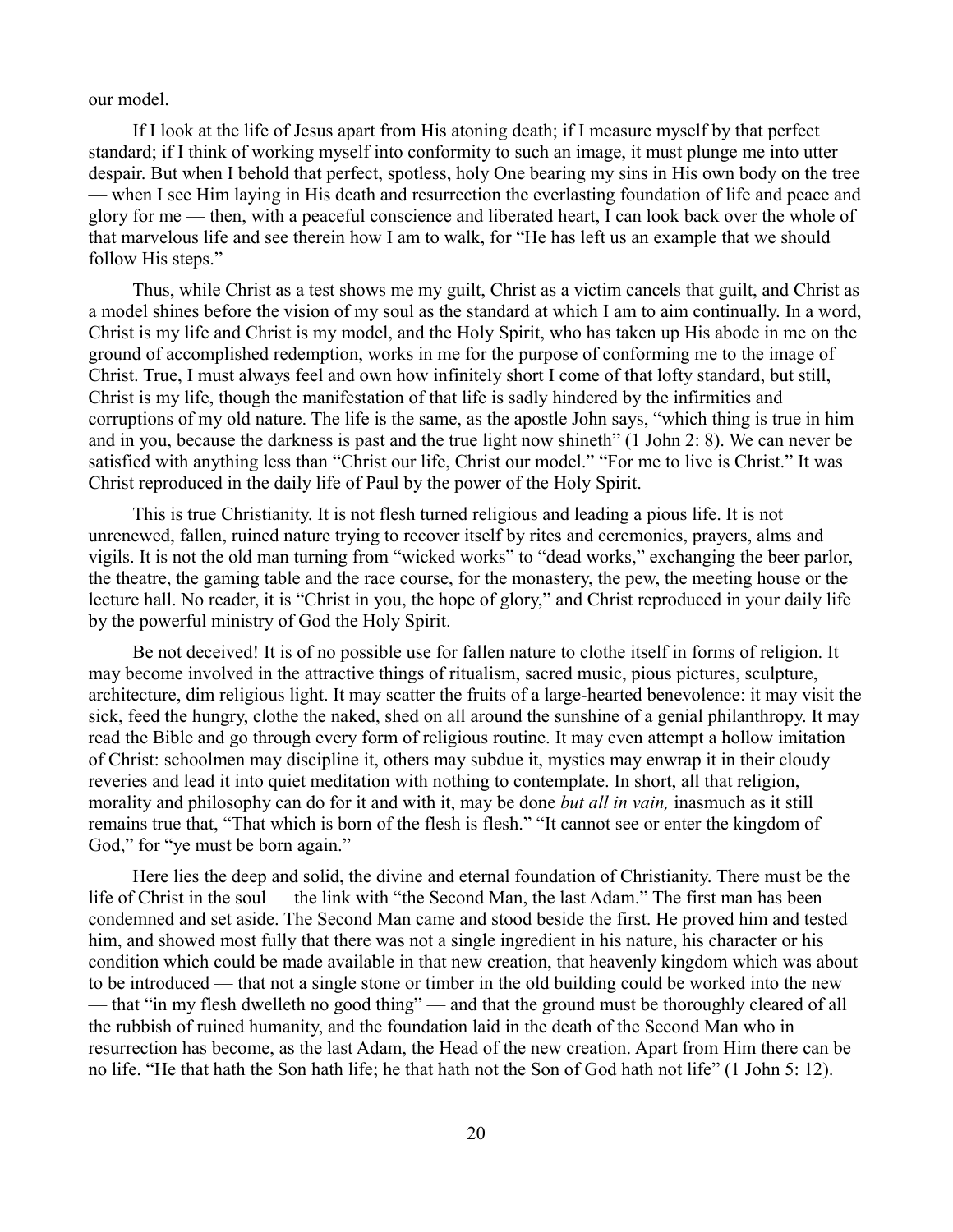Such is the conclusive language of Holy Scripture, and this language must hold good in spite of all the reasonings of those who boast themselves in their liberal and enlightened views, in their intellectual powers and in the breadth of their theology. It matters little what men may think or say; we have only to hearken to the Word of our God which must stand forever, and that Word declares, "Ye must be born again." Men cannot alter this. There is a kingdom which can never be moved. In order to see or enter this heavenly kingdom, we must be born again. Man has been tried in every way and proved wanting. Now, "Once, in the end of the ages, hath Christ appeared to put away sin by the sacrifice of Himself" (Heb. 9: 26).

This is the only ground of life and peace. When the soul is firmly settled thereon, it can find its delight in studying Christ as its model. It is finished with all its own poor efforts to obtain life, pardon and the favor of God. It flings aside its "deadly doings;" it has found life in Jesus, and now its grand business is to study Him, to mark His footsteps and walk therein — to do as He did, to aim always at being like Him, to seek in everything to be conformed to Him. The great question for the Christian on all occasions is not, "What harm is there in this or that?" but, "Is this like Christ?" He is our divine pattern. Are husbands exhorted to love their wives? It is "As Christ loved the Church." What a model! Who can ever come up to it? No one, but we are still to keep it before us. Thus we shall enter into the truth of those lines of our own poet,

"*The more Thy glories strike mine eyes, The humbler I shall lie, Thus while I sink, my joys shall rise Immeasurably high."* 

The Christian reader will at once perceive what a wide field of practical truth is opened up by this closing point in our subject. What an unspeakable privilege to be able, day by day, to sit down and study the life and ways of our Great Example to see what He was; to mark His words, His spirit, His style; to trace Him in all the details of His marvelous path; to note how "He went about doing good"; how it was His food and His drink to do the will of God and to minister to the need of man. And then to think that He loves us, that He died for us, that He is our life, that He has given us of His Spirit to be the spring of power in our souls to subdue all that is of the old root of self and produce in our daily life the expression of Christ.

What mortal tongue can unfold the preciousness of all this? It is not living by rules and regulations. It is not pursuing a dead round of duties. It is not subscribing to certain dogmas of religious belief. No; it is union with Christ and the manifestation of Christ. This we repeat and reiterate and would impress upon the reader. This and nothing less, nothing different, is true, genuine, living Christianity. Let him see that he possesses it, for if not, he is dead in trespasses and sins, he is far from God and far from the kingdom of God. But if he has been led to believe on the name of the only begotten Son of God, if as a consciously ruined and guilty sinner he has fled for refuge to the blood of the cross, then Christ is his life, and it should be his one unvarying object, day by day, to study his model, to fix his eye on the headline and aim at coming as near to that as possible. This is the true secret of all practical godliness and sanctification. This alone constitutes a living Christianity. It stands in vivid contrast with what is commonly called "a religious life" which, alas! very often resolves itself into a mere dead routine, a rigid adherence to lifeless forms, a barren ritualism which, far from exhibiting anything of the freshness and reality of the new man in Christ, is a distortion of nature itself.

Christianity brings a living Christ into the heart and into the life. It diffuses a divine influence all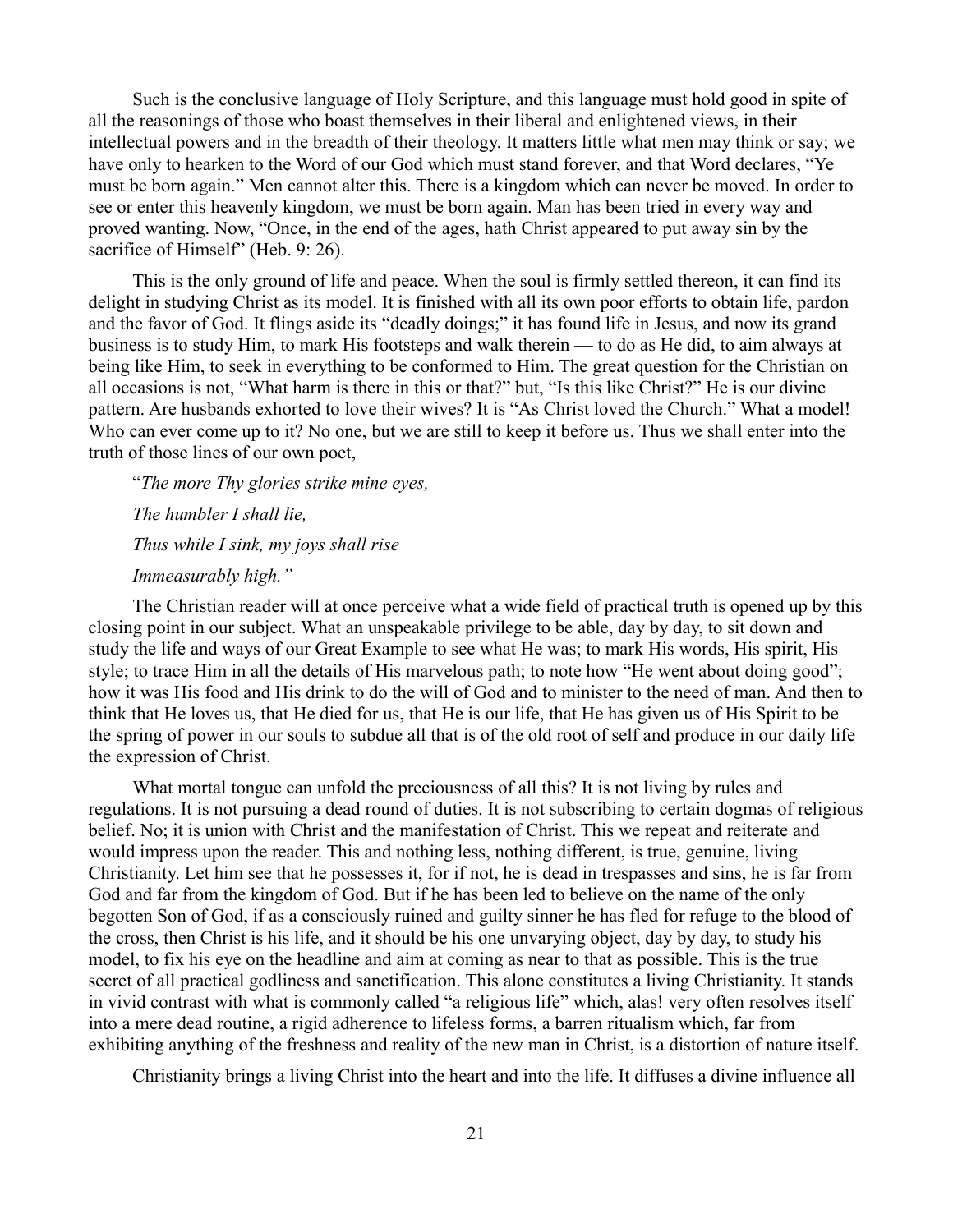around. It enters into all the relations and associations of human life. It teaches us how to act as husbands and wives, as fathers and mothers, as masters, as children, as servants. It does not teach us by dry rules and regulations, but by setting before us, in the Person of Christ, a perfect model of what we ought to be. It presents to our view the very One who, as a test, left us without a single plea, and as a victim, left us without a single stain, and who now, as our model, is to be the subject of our admiring study and the standard at which we are ever and only to aim. It does not matter where we are or what we are, provided Christ is dwelling in the heart and exhibited in the daily life. If we have Him in the heart and before the eye, He will regulate everything; if we don't have Him, we have nothing.

We will here close our paper, not because our theme is exhausted, but because it is inexhaustible. We believe that the Spirit of God alone can open the subject and apply it in living power and freshness to the soul of the reader and thus lead him into a higher type of Christianity than is ordinarily exhibited in this day of worldly profession. May the Lord stir up all our hearts to seek greater nearness to Himself and more faithful conformity to Him in all our ways! May we be enabled to say with a little more truth and sincerity, "Our citizenship is in heaven; from whence also we look for the Savior, the Lord Jesus Christ; who shall change the body of our humiliation, that it may be fashioned like unto His body of glory, according to the working whereby He is able even to subdue all things unto Himself."

# **JONATHAN**

#### (1 Samuel 18: 1-4)

"And it came to pass, when he had made an end of speaking unto Saul, that the soul of Jonathan was knit with the soul of David: and Jonathan loved him as his own soul.... Then Jonathan and David made a covenant because he loved him as his own soul. And Jonathan stripped himself of the robe that was upon him and gave it to David, and his garments, even to his sword, and to his bow and to his girdle."

What an exquisite picture we have here! A picture of love stripping itself to clothe its object. There is a vast difference between Saul and Jonathan in this scene. Saul took David home with him to magnify himself by keeping such an one near to himself in his house. But Jonathan stripped himself to clothe David. This was love in one of its charming activities. Jonathan, in common with the many thousands of Israel, had watched the scene in the valley of Elah. He had seen David go forth, single handed, to meet the terrible foe Goliath, whose height, demeanor and words had struck terror into the hearts of the people. He had seen that haughty giant laid low by the hand of faith. He participated with all in the splendid victory.

But there was more than this. It was not merely the victory but the *victor* who filled the heart of Jonathan — not merely the work done, but the one who had done it. Jonathan did not rest satisfied with saying, "Thank God, the giant is dead and we are delivered and may return to our homes and enjoy ourselves." Ah! no; he felt his heart drawn and knit to the conqueror. It was not that he valued the victory less, but he valued the victor more. Therefore, he found his joy in stripping himself of his robes and his armor in order to put them upon the object of his affection.

Christian reader, there is a lesson here for us, and not only a lesson but a rebuke. How prone are we to be occupied with redemption rather than the Redeemer, with salvation rather than with the Savior! No doubt we should rejoice in our salvation, but should we rest there? Should we not, like Jonathan, seek to strip ourselves in order to magnify the Person of Him who went down into the dust of death for us? Assuredly we should, and all the more because He does not demand anything of us. David did not ask Jonathan for his robe or his sword. Had he done so, it would have robbed the scene of all its beauty. No, it was a purely voluntary act. Jonathan forgot himself and thought only of David. Thus it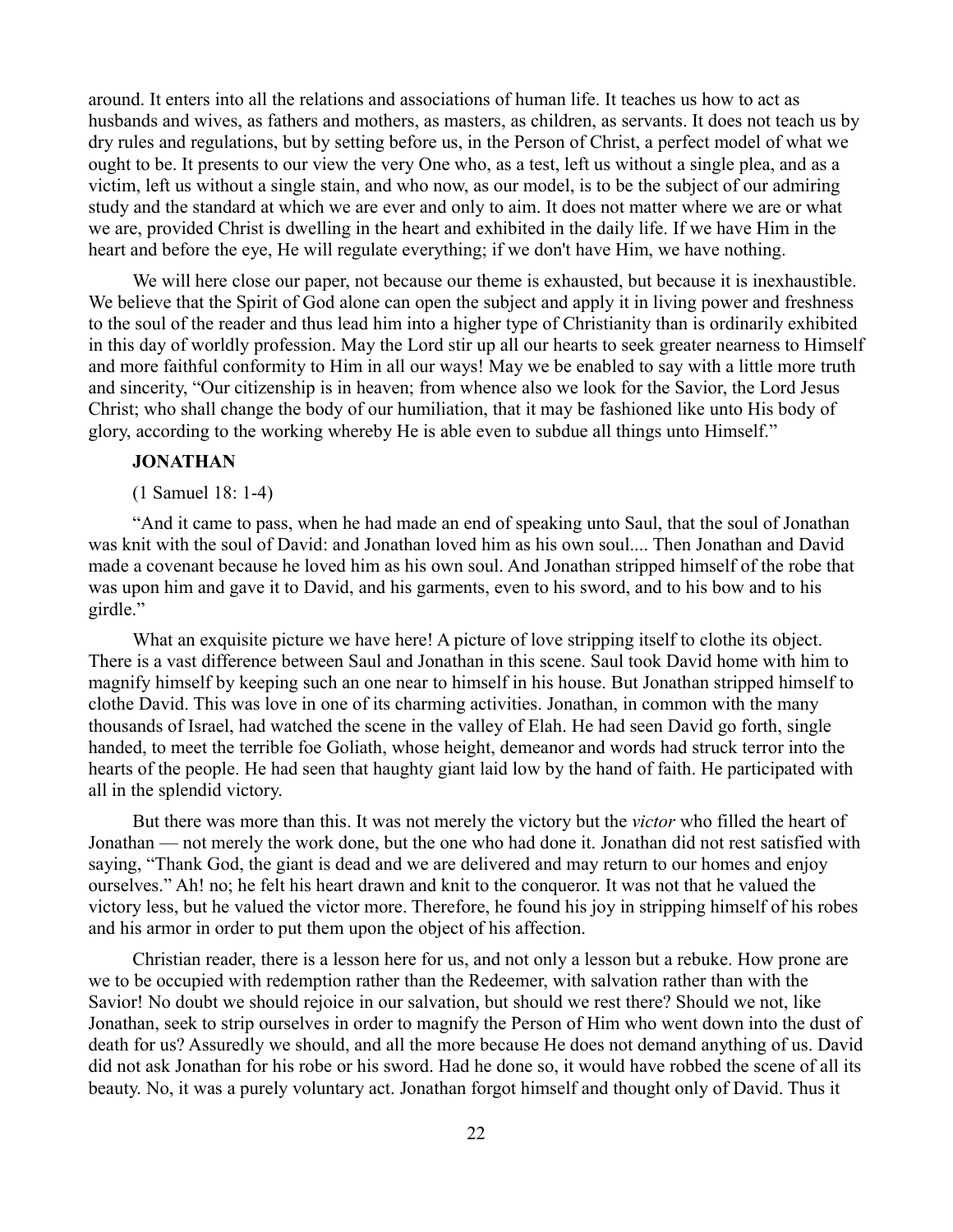should be with us and the true David. Love delights to strip itself for its object. "The love of Christ constraineth us." And again. "But what things were gain to me, those I counted loss for Christ. Yea, doubtless, and I count all things but loss for the excellency of the knowledge of Christ Jesus my Lord: for whom I have suffered the loss of all things and do count them but dung that I may win Christ" (Phil. 3: 7-8).

Oh! for more of this spirit! May our hearts be drawn out and knit more and more to Christ in this day of hollow profession and empty religious formality! May we be so filled with the Holy Spirit that with purpose of heart we may cling to our Lord and Savior Jesus Christ!

## **THE ALABASTER BOX**

#### (Matthew 26: 6-13)

It is needful to bear in mind in this day of busy doing and restless activity that God looks at everything from one standpoint, measures everything by one rule, tries everything by one touchstone, and that touchstone, that rule that standpoint is Christ. He values things just so far as they stand connected with the Son of His love, and no farther. Whatever is done to Christ, whatever is done for Him, is precious to God. Everything else is valueless. A large amount of work may be done and a great deal of praise drawn forth thereby, from human lips, but when God comes to examine it, He will simply look for one thing and that is the measure in which it stands connected with Christ. His great question will be, has it been done *in* and *to* the Name of Jesus? If it has, it will stand approved and be rewarded; if not, it will be rejected and burned up.

It does not matter in the least what men's thoughts may be about any particular piece of work. They may praise a person to the skies for something he is doing; they may parade his name in the public journals of the day; they may make him the subject of discourse in their circle of friends; he may have a great name as a preacher, a teacher, a writer, a philanthropist, a moral reformer, but if he cannot connect his work with the name of Jesus — if it is not done for Him and to His glory — if it is not the fruit of the constraining love of Christ, it will all be blown away like the chaff of the summer threshing floor, and sink into eternal oblivion.

A man may pursue a quiet, humble, lowly path of service, unknown and unnoticed. His name may never be heard, his work may never be thought of, but what has been done, has been done in simple love to Christ. He has worked in obscurity with his eye on his Master. The smile of his Lord has been quite enough for him. He has never thought for one moment of seeking man's approval; he has never sought to catch man's smile or shun his frown; he has pursued the even tenor of his way, simply looking to Christ and acting for Him. His work will stand. It will be remembered and rewarded, though he did not do it for remembrance or reward, but from simple love to Jesus. It is work of the right kind, a genuine coin which will abide the fire of the day of the Lord.

The thought of all this is very solemn, yet very comforting. It is solemn for those who are working in any measure under the eye of their fellows, but comforting for all those who are working beneath the eye of their Lord. It is an unspeakable mercy to be delivered from the time-serving, menpleasing spirit of the present day and to be enabled to walk before the Lord — to have all our works begun, continued and ended in Him.

Let us look at the lovely and most touching illustration of this, presented to us in "the house of Simon the leper" and recorded in Matthew 26. "Now when Jesus was in Bethany, in the house of Simon the leper, there came unto Him a woman having an alabaster box of very precious ointment, and poured it on His head as He sat at meat."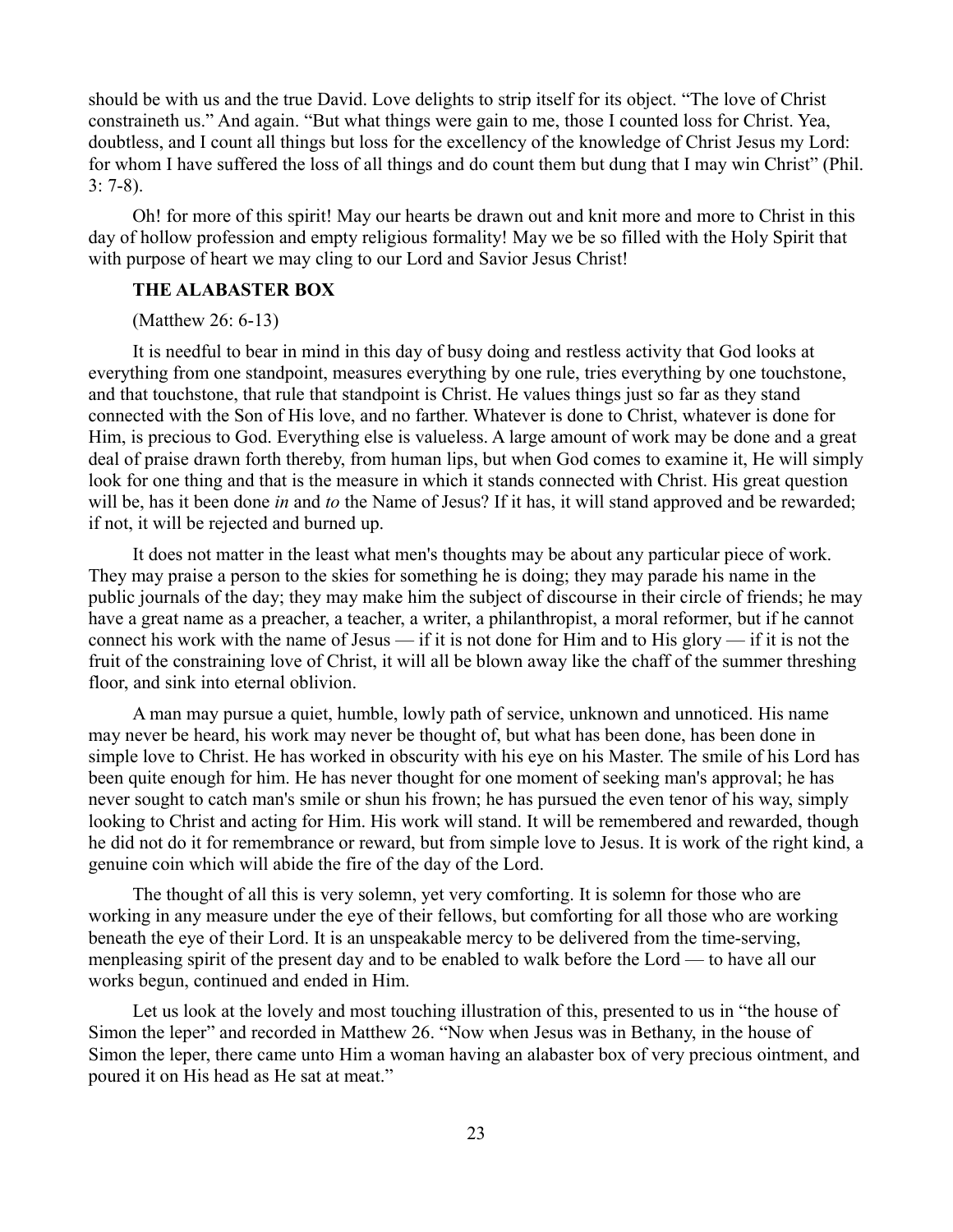If we enquire as to this woman's object as she walked to Simon's house, what was it? Was it to display the exquisite perfume of her ointment or the material and form of her alabaster box? Was it to obtain the praise of men for her act? Was it to get a name for extraordinary devotedness to Christ in the midst of a little group of personal friends of the Savior? No, reader, it was none of these things. How do we know? Because the Most High God, the Creator of all things, who knows the deepest secrets of all hearts and the true motive of every action was present, and He weighed her action in the balances of the sanctuary and affixed to it the seal of His approval. He was there in the person of Jesus of Nazareth — He the God of knowledge by whom actions are weighed. He sent her action forth as a genuine coin of the realm. He would not, He could not, have done this if there had been any alloy, any admixture of base metal, any false motive, any undercurrent. His holy and all-penetrating eye went right down into the very depths of this woman's soul. He knew, not only what she had done, but how and why she had done it, and He declared, "She hath wrought a good work upon Me."

In a word, Christ Himself was the immediate object of this woman's soul, and it was this which gave value to her act and sent the odor of her ointment straight up to the throne of God. Little did she know or think that untold millions would read the record of her deep personal devotedness. Little did she imagine that her act would be engraved by the Master's hand on the very pages of eternity, and never be obliterated. She thought not of this. She neither sought nor dreamed of such marvelous notoriety; had she done so, it would have robbed her act of all its beauty and deprived her sacrifice of all its fragrance.

But the blessed Lord to whom the act was done, took care that it should not be forgotten. He not only vindicated it at the moment, but handed it down into the future. This was enough for the heart of this woman. Having the approval of her Lord, she could well afford to bear the "indignation" even of "the disciples" and to hear her act pronounced "waste." It was sufficient for her that His heart had been refreshed. All the rest might go for what it was worth. She had never thought of securing man's praise or of avoiding man's scorn. Her one undivided object from first to last, was Christ. From the moment she laid her hand upon that alabaster box, until she broke it and poured its contents upon His sacred Person, it was of Himself alone she thought. She had an intuitive perception of what would be suitable and pleasing to her Lord in the solemn circumstances in which He was placed at the moment, and with exquisite tact she did that thing. She had never thought of what the ointment was worth; or, if she had, she felt that He was worth ten thousand times as much. As to "the poor," they had their place and their claims also, but she felt that Jesus was more to her than all the poor in the world.

In short, the woman's heart was filled with Christ, and it was this that gave character to her action. Others might pronounce it "waste," but we may rest assured that nothing is wasted which is spent for Christ. So the woman judged, and she was right. To put honor upon Him at the very moment when earth and hell were rising up against Him, was the very highest act of service that man or angel could perform. He was going to be offered up. The shadows were lengthening, the gloom was deepening, the darkness thickening. The cross with all its horrors was at hand; this woman anticipated it all and came beforehand to anoint the body of her adorable Lord.

Mark the result. See how immediately the blessed Lord comes to her defense and shields her from the indignation and scorn of those who ought to have known better. "When Jesus understood it, He said unto them, Why trouble ye the woman? for she hath wrought a good work upon Me. For ye have the poor always with you, but Me ye have not always. For in that she hath poured this ointment on My body, she did it for My burial. Verily, I say unto you, Wheresoever this gospel shall be preached in the whole world, there shall also this, that this woman hath done, be told for a memorial of her."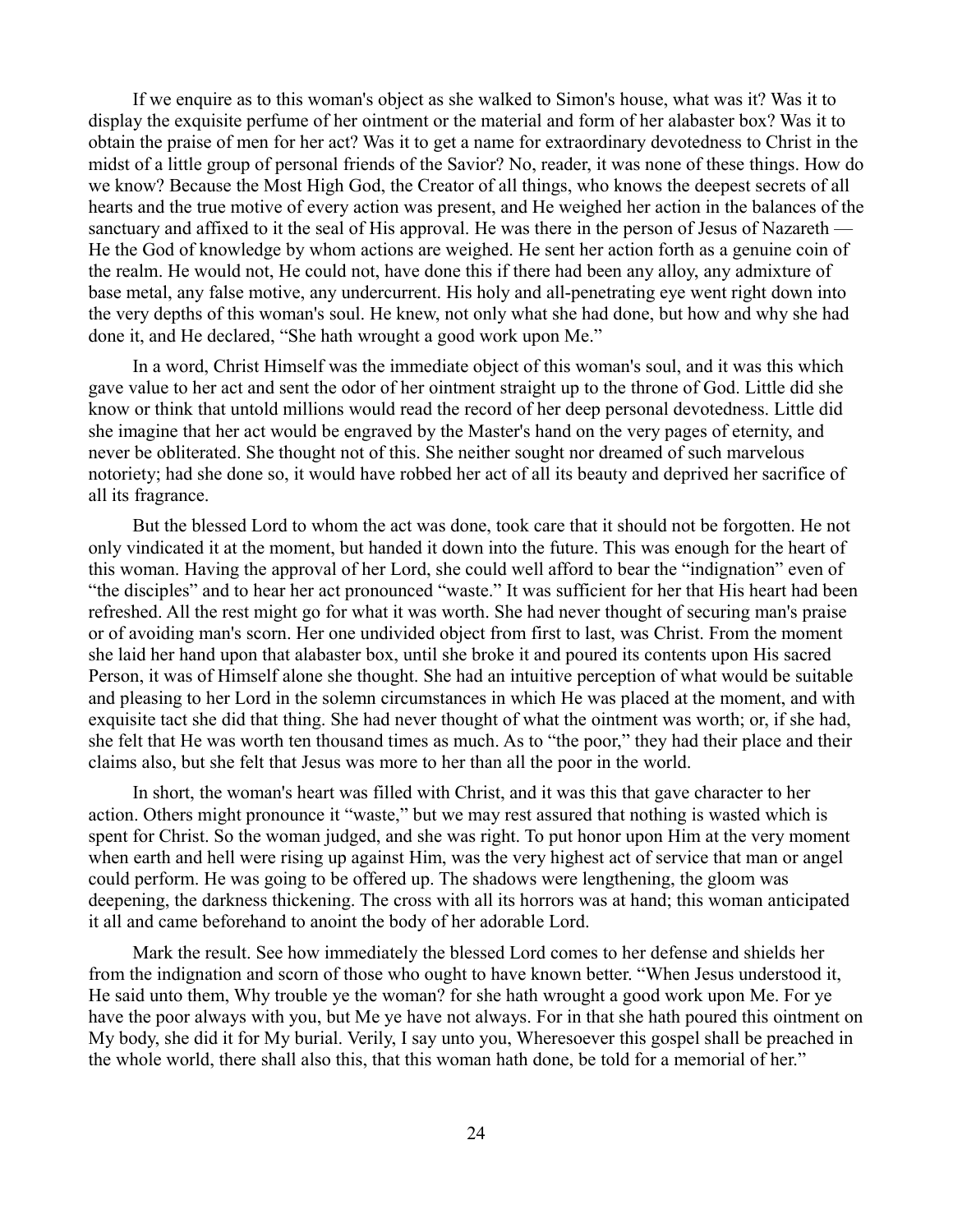Here was a glorious vindication in the presence of which all human indignation, scorn and misunderstanding must pass away like the vapor of the morning before the beams of the rising sun. "Why trouble ye the woman? for she hath wrought a good work upon Me." It was this that stamped the act — "a good work upon Me." This marked it off from all else. Everything must be valued according to its connection with Christ. A man may traverse the wide world to carry out the noble objects of philanthropy; he may scatter with a princely hand the fruits of a large-hearted benevolence; he may give all his goods to feed the poor; he may go to the utmost possible length in the wide range of religiousness and morality and yet never do one single thing of which Christ can say, "It is a good work upon Me."

Reader, whoever you are or however you are engaged, ponder this. See that you keep your eye directly upon the Master in all you do. Make Jesus the immediate object of every little act of service, no matter what. Seek to do your every work so He may be able to say, "It is a good work upon Me." Do not be occupied with the thoughts of men as to your path or as to your work. Do not mind their indignation or their misunderstanding, but pour your alabaster box of ointment upon the person of your Lord. See that your every act of service is the fruit of your heart's appreciation of Him. Then be assured He will appreciate your work and vindicate you before assembled myriads.

Thus it was with the woman of whom we have been reading. She took her alabaster box and made her way to the house of Simon the leper with one object in her heart, namely, Jesus and what was before Him. She was absorbed in Him. She thought of none beside, but poured her precious ointment on His head. As a result, her act has come down to us in the gospel record, coupled with His blessed Name. No one can read the gospel without reading also the memorial of her personal devotedness. Empires have risen, flourished and passed away into oblivion. Monuments have been erected to commemorate human genius, greatness and philanthropy, and these monuments have crumbled into dust, but the act of this woman still lives and shall live forever. The hand of the Master has erected a monument to her, which shall never perish. May we have grace to imitate her; and in this day when there is so much of human effort in the way of philanthropy, may our works, whatever they are, be the fruit of our heart's appreciation of an absent, rejected, crucified Lord!

There is nothing which so thoroughly tests the heart as the doctrine of the cross — the path of the rejected, crucified Jesus of Nazareth. This probes man's heart to its deepest depths. If it be merely a question of religiousness, man can go an amazing length, but religiousness is not Christ. We need not travel farther than the opening lines of our chapter (Matt. 26) to see a striking proof of this. Look at the palace of the high priest and what do you see? A special meeting of the heads and leaders of the people. "Then assembled together the chief priests and the scribes, and the elders of the people, unto the palace of the high priest who was called Caiaphas."

Here you have religion in a very imposing form. We must remember that these priests, scribes and elders were looked up to by the professed people of God as the great depositories of sacred learning, as the sole authority in all matters of religion and as holding office under God in that system which had been set up of God in the days of Moses. The assembly in the palace of Caiaphas was not composed of the pagan priests and prophets of Greece and Rome, but of the professed leaders and guides of the Jewish nation. What were they doing in their solemn meeting? They were "consulting that they might take Jesus by subtlety, and kill Him."

Reader, ponder this. Here were religious men, men of learning, men of weight and influence among the people; and yet these men hated Jesus, and they met in council to plot His death — to take Him craftily and kill Him. Now those men could have talked to you about God and His worship, about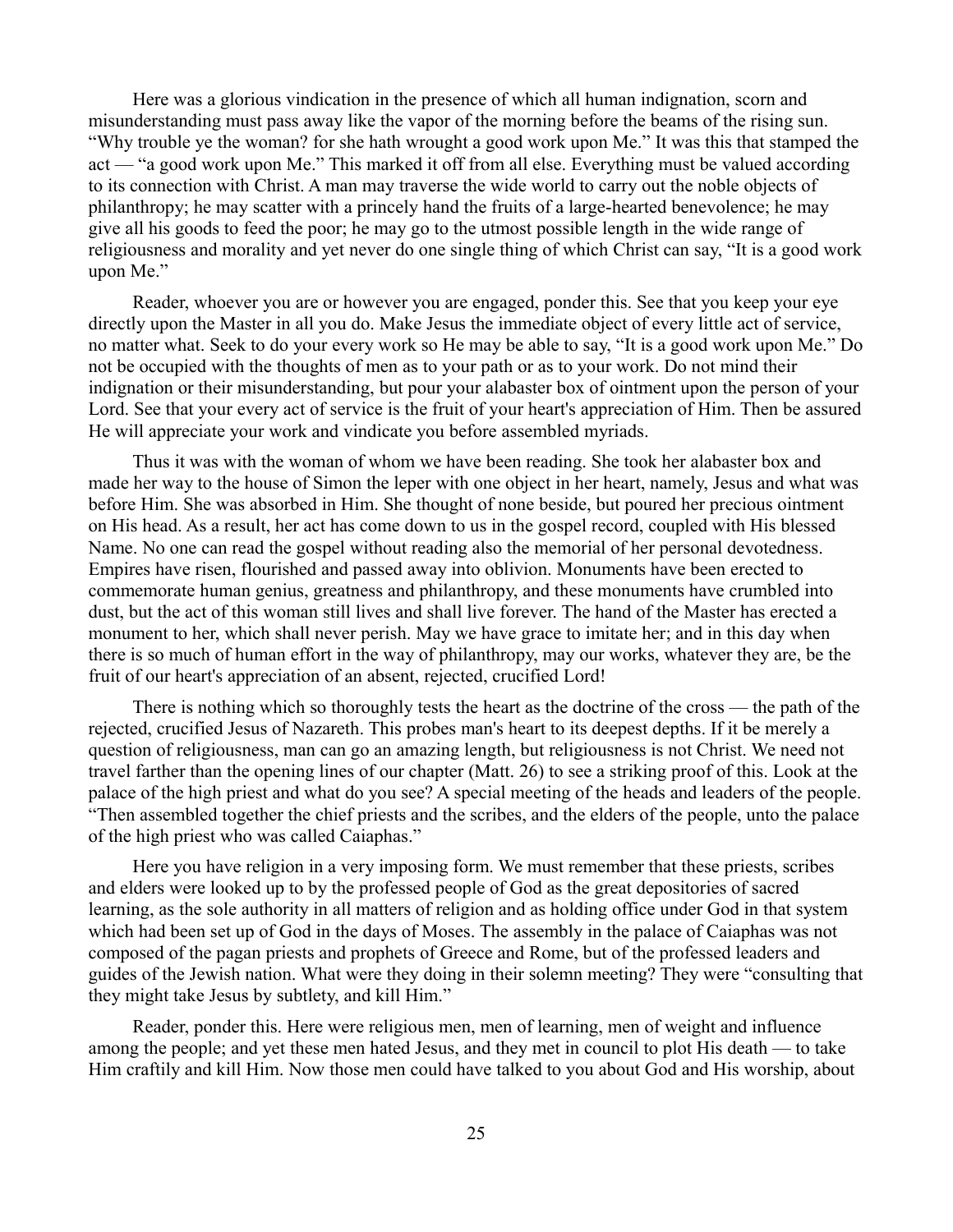Moses and the law, about the Sabbath and all the great ordinances and solemnities of the Jewish religion. But they hated Christ. Remember this most solemn fact. Men may be very religious; they may be the religious guides and teachers of others and yet hate the Christ of God. This is one grand lesson to be learned in the palace of Caiaphas the high priest. Religiousness is not Christ; on the contrary, the most zealous religionists have often been the most bitter and vehement haters of that blessed One.

But, it may be said, "Times have changed. Religion is now so intimately associated with the Name of Jesus, that to be a religious man is, of necessity, to be a lover of Jesus. You could not now find anything answering to the palace of Caiaphas." Is this really so? We cannot believe it for a moment. The name of Jesus is as thoroughly hated in Christendom now as it was in the palace of Caiaphas. And those who seek to follow Jesus will be hated too. We need not go far to prove this. Jesus is still a rejected one in this world. Where will you hear His name? Where is He a welcome theme? Speak of Him where you will, in the drawing-rooms of the wealthy and the fashionable, in the railway car, in the saloon of a cruise-boat, in the coffee-house or the dining hall, in short, in any of the resorts of men, and you will, in almost every case, be told that such a theme is out of place.

You may speak of anything else — politics, money, business, pleasure, nonsense. These things are always in place, everywhere; Jesus is never in place anywhere. We have seen in our streets, times without number, the public thoroughfares interrupted by German bands, ballad-singers and puppetshows, and they have never been molested, reproved or told to move on. But let a man stand in such places to speak of Jesus and he will be insulted or told to move on and not interfere with traffic. In plain language, there is room everywhere in this world for the devil, but no room for the Christ of God. The world's motto as to Christ is, "Oh! breathe not His Name."

But, thank God, if we see around us much that answers to the palace of the high priest, we can also see here and there, that which corresponds with the house of Simon the leper. There are, blessed be God, those who love the name of Jesus and who count Him worthy of the alabaster box. There are those who are not ashamed of His precious cross — those who find their absorbing object in Him and who count it their chief joy and highest honor to spend and be spent for Him in any little way. It is not with them a question of work, of religious machinery, of running here and there, of doing this or that: No, it is Christ, it is being near Him and being occupied with Him; it is sitting at His feet and pouring the precious ointment of the heart's true devotion upon Him.

Reader, be well assured that this is the true secret of power both in service and testimony. A proper appreciation of a crucified Christ is the living spring of all that is acceptable to God, whether in the life and conduct of an individual Christian or in all that goes on in our public assemblies. Genuine attachment to Christ and occupation with Him must characterize us personally and collectively, else our life and history will prove of little worth in the judgment of heaven, however it may be in the judgment of earth. We know of nothing which imparts such moral power to the individual walk and character as intense devotion to the Person of Christ. It is not merely being a man of great faith, a man of prayer, a deeply taught student of Scripture, a scholar, a gifted preacher or a powerful writer. No; it is being a lover of Christ.

So as to the Assembly; what is the true secret of power? Is it gift, eloquence, fine music or an imposing ceremonial? No; it is the enjoyment of a present Christ. Where He is, all is light, life and power. Where He is not, all is darkness, death and desolation. An assembly where Jesus is not, is a tomb, though there be all the fascination of oratory, all the attraction of fine music and all the influence of an impressive ritual. All these things may exist in perfection, and yet the devoted lover of Jesus may have to cry out, "Alas! they have taken away my Lord and I know not where they have laid Him." But,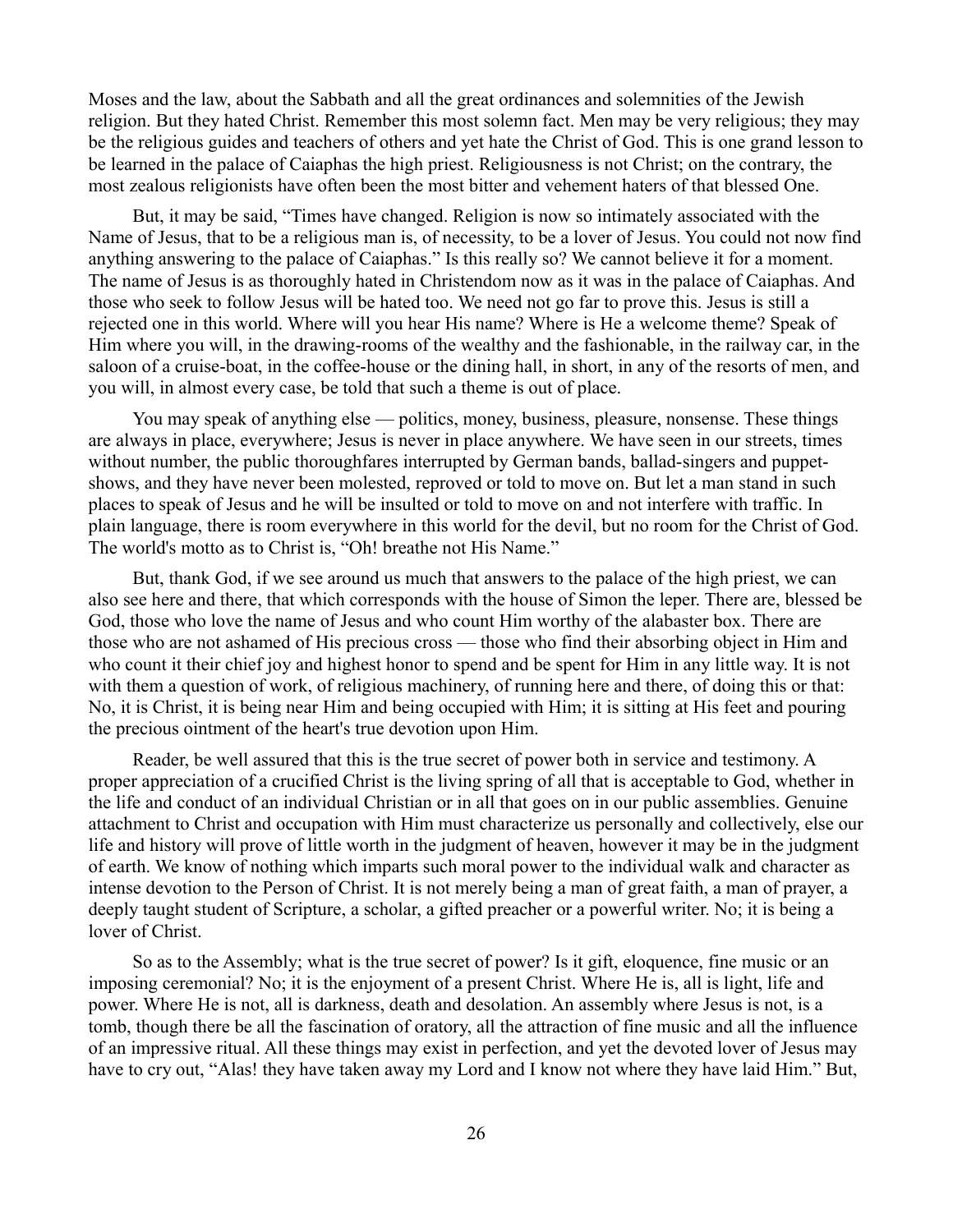on the other hand, where the presence of Jesus is realized — where His voice is heard and His very touch felt by the soul — there is power and blessing, though to man's view, all may seem the most thorough weakness.

Let Christians remember these things, let them ponder them, let them see to it that they realize the Lord's presence in their public assemblies, and if they cannot say with full confidence that the Lord is there, let them humble themselves and wait upon Him, for there must be a cause. He has said, "Where two or three are gathered together in My name there am I in the midst" (Matt.18: 20). But let us never forget that, in order to reach the divine result, there must be the divine condition met.

# **RESPONSIBILITY AND POWER**

The question of man's responsibility seems to perplex many minds. They find it difficult, if not impossible, to reconcile it with the fact of his total lack of power. If, it is argued, man is completely powerless, how can he be responsible? If he cannot of himself repent or believe the gospel, how can he be responsible? And if he is not responsible to believe the gospel, on what ground can he be judged for rejecting it?

Thus the mind reasons and argues. Sadly, theology does not help to solve the difficulty but, on the contrary, increases the mist and confusion. On the one hand, a certain school of divinity teaches, and rightly so, man's utter powerlessness, that he will and cannot come if left to himself, that it is only by the mighty power of the Holy Spirit that anyone ever does come — that, were it not for free, sovereign grace, not a single soul would ever be saved, for if left to ourselves, we would only go wrong and never do right.

From the above, this school infers that man is not responsible. Its teaching is right, but its inference is wrong. Another school of divinity teaches, and rightly so, that man is responsible; that he will be punished with everlasting destruction for rejecting the gospel; that God commands all men everywhere to repent; that He beseeches sinners, all men, the world, to be reconciled to Him; that He will have all men to be saved and to come to the knowledge of the truth.

From this, the second school infers that man has power to repent and believe. Its teaching is right; its inference, wrong. Hence it follows that neither human reasonings nor the teachings of mere theology can ever settle the question of responsibility and power. The Word of God alone can do this, and it does it in a very simple and conclusive manner. It teaches, proves and illustrates from the opening of Genesis to the close of Revelation, man's utter powerlessness for good, his ceaseless proneness to evil. It declares in Genesis 6 that every imagination of the thoughts of man's heart is only and continually evil. It declares in Jeremiah 17 that the heart is deceitful above all things and desperately wicked. It teaches us in Romans 3 that there is none righteous, no, not one; there is none that understandeth, there is none that seeketh after God. They are all gone out of the way, they are together become unprofitable; there is none that doeth good, no, not one.

Further, not only does Scripture teach the doctrine of man's utter and hopeless ruin, his incorrigible evil, his complete powerlessness as to good and his invariable proneness to evil, but it furnishes us with an array of unanswerable evidence in the shape of facts and illustrations drawn from man's actual history, to prove the doctrine. It shows us man in the Garden of Eden, believing the devil, disobeying God and driven out. It shows him, when thus driven out, going on in wickedness until God had to send the flood. Then in the restored earth, man gets drunk and degrades himself. Man is tried without law and proves himself a lawless rebel. He is tried under law and becomes a wilful transgressor. Prophets are sent, he stones them; the Baptist is sent, he beheads him; the Son is sent, he crucifies Him; the Holy Spirit is sent, he resists Him.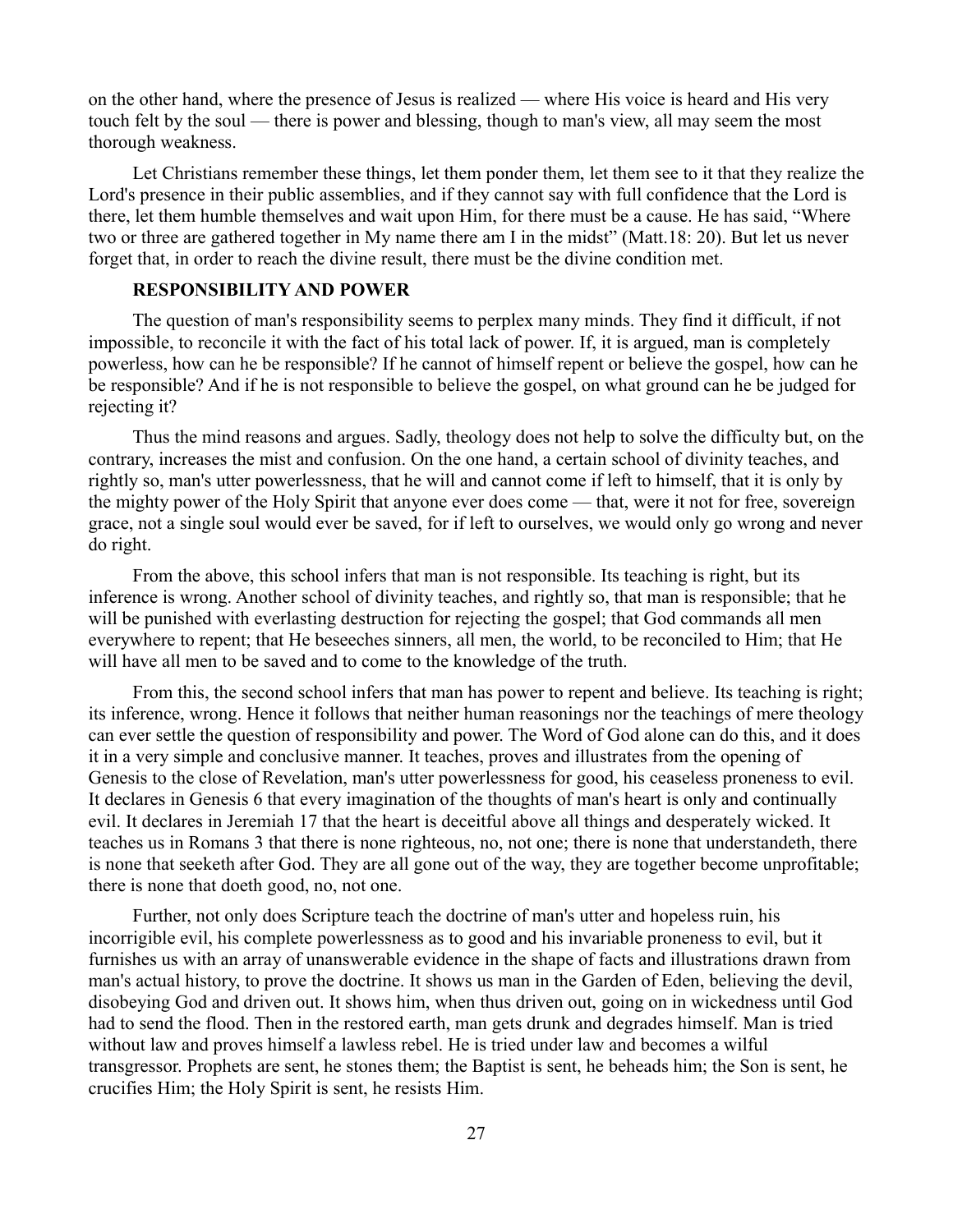Thus, in every volume of man's history — the history of the human race — in every section, every page, every paragraph, every line, we read of his total ruin, his utter alienation from God. We are taught in the most distinct manner possible that, if left to himself, he never could and never would though most surely he should — turn to God and do works proper for repentance. And in perfect keeping with all this, we learn from our Lord's parable of the great supper in Luke 14 that not so much as a single merely invited guest will be found at the table. All who sit down there are "brought" or "compelled." Not one ever would come if left to himself. Grace, free grace, must *force* them in; and so it does, blessed forever be the God of all grace!

On the other hand, side by side with all this, and taught with equal force and clearness, stands the solemn and weighty truth of man's responsibility. In creation, under the law and in the gospel, man is addressed as a responsible being, for such he is. Further, his responsibility is in every case measured by his advantages. Thus, in the opening of the Epistle to the Romans, the Gentile is viewed as without law, but responsible to listen to the testimony of creation, which he has not done. The Jew is viewed as under law and responsible to keep it, which he has not done. Then in Romans 11, Christendom is viewed as responsible to continue in the goodness of God, which it has not done. And in 2 Thessalonians 1 we read that those who obey not the gospel of our Lord Jesus Christ shall be punished with everlasting destruction. Finally in Hebrews 2, the apostle urges home this most solemn question, "How shall we escape if we neglect so great salvation?"

The Gentile will not be judged on the same ground as the Jew, nor the Jew on the same ground as the nominal Christian. Each will be dealt with on his own distinct ground and according to his light and privilege. There will be the few stripes and the many stripes as in Luke 12. It will be "more tolerable" for some than for others, as in Matthew 11. The Judge of all the earth will do right, but man is responsible and his responsibility is measured by the light and advantage afforded him. All are not huddled together carelessly, as though they were all on one common ground. On the contrary there is the most accurate discrimination, and no one will ever be condemned for slighting and refusing advantages which were not within his reach. But the very fact that there will be a judgment at all, proves, even were there no other proof, that man is responsible.

By whom is the very highest type of responsibility incurred? By the rejecter or the neglecter of the gospel of the grace of God! The gospel brings out all the fullness of the grace of God. All His resources are there displayed — the love of God, the precious work and glorious Person of the Son, the testimony of the Holy Spirit. Moreover, God is seen in the gospel, in the marvelous ministry of reconciliation, actually beseeching sinners to be reconciled to Him.\* Nothing can exceed this. It is the very highest and fullest display of the grace, mercy and love of God. Therefore all who reject or neglect it incur the most solemn responsibility and bring down upon themselves the very heaviest judgment of God. Those who refuse the testimony of creation are guilty. Those who break the law are guiltier still, but those who refuse God's freely-offered grace are the guiltiest of all.

{\*Some teach that the expression, "We pray, in Christ's stead, be ye reconciled to God," refers to Christians who are exhorted to be reconciled to the dealings of God. What a mistake! What a complete overlooking of the plain sense and actual terms of the passage! God was in Christ, not reconciling believers to His dealings, but reconciling the world unto Himself. And now the word of reconciliation is committed to Christ's ambassadors, who are to beseech sinners to be reconciled unto God. The force and beauty of this most lovely passage are sacrificed to support a certain school of doctrine which cannot face the full teaching of Holy Scripture. How much better to abandon every school and every system of theology, and come like a little child to the boundless and bottomless ocean of divine inspiration.}